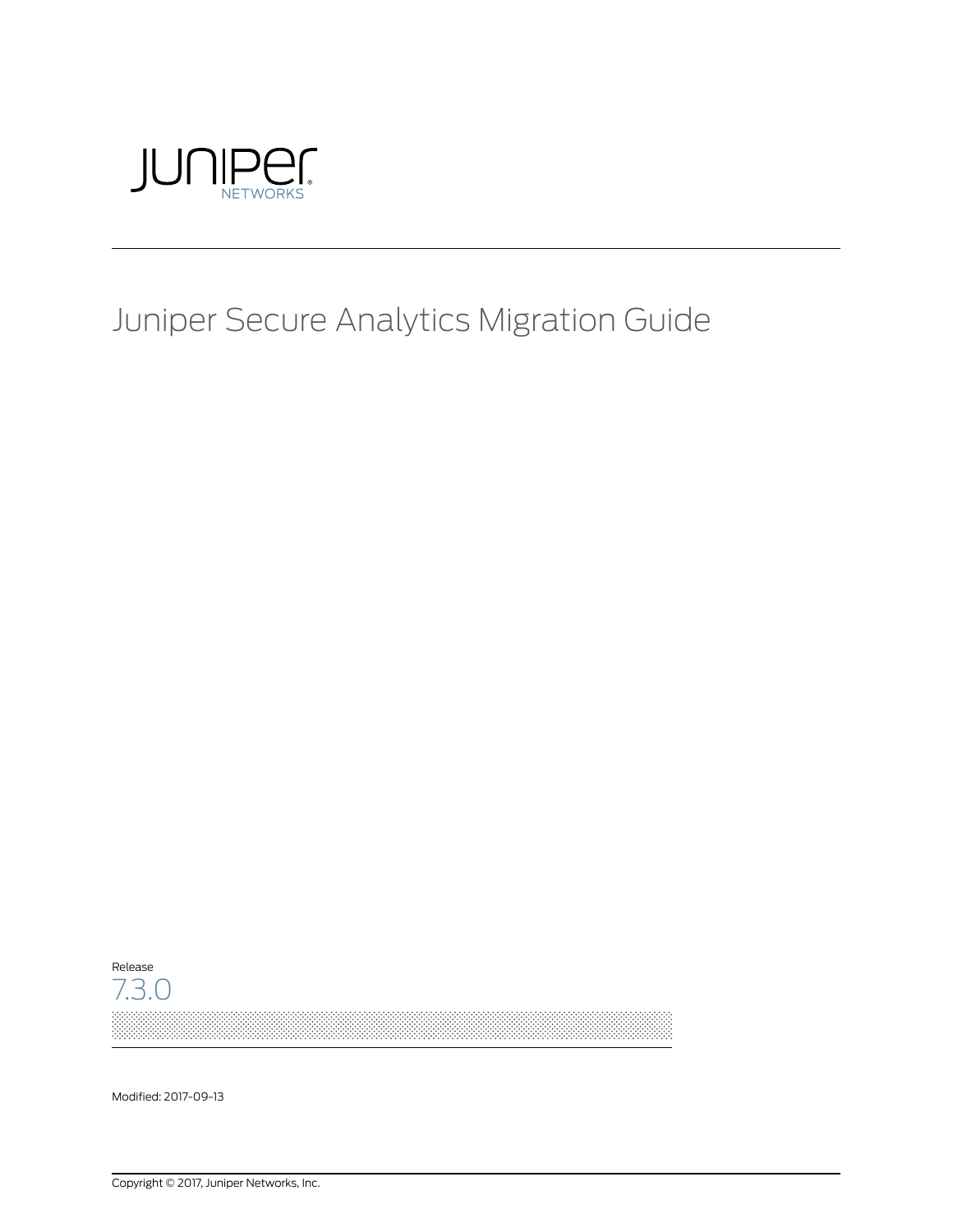Juniper Networks, Inc. 1133 Innovation Way Sunnyvale, California 94089 USA 408-745-2000 www.juniper.net

Copyright © 2017 Juniper Networks, Inc. All rights reserved.

Juniper Networks, the Juniper Networks logo, Juniper, and Junos are registered trademarks of Juniper Networks, Inc. and/or its affiliates in the United States and other countries. All other trademarks may be property of their respective owners.

Juniper Networks assumes no responsibility for any inaccuracies in this document. Juniper Networks reserves the right to change, modify, transfer, or otherwise revise this publication without notice.

*Juniper Secure Analytics Migration Guide* 7.3.0 Copyright © 2017 Juniper Networks, Inc. All rights reserved.

The information in this document is current as of the date on the title page.

YEAR 2000 NOTICE

Juniper Networks hardware and software products are Year 2000 compliant. Junos OS has no known time-related limitations through the year 2038. However, the NTP application is known to have some difficulty in the year 2036.

#### END USER LICENSE AGREEMENT

The Juniper Networks product that is the subject of this technical documentation consists of (or is intended for use with) Juniper Networks software. Use of such software is subject to the terms and conditions of the End User License Agreement ("EULA") posted at <http://www.juniper.net/support/eula/>. By downloading, installing or using such software, you agree to the terms and conditions of that EULA.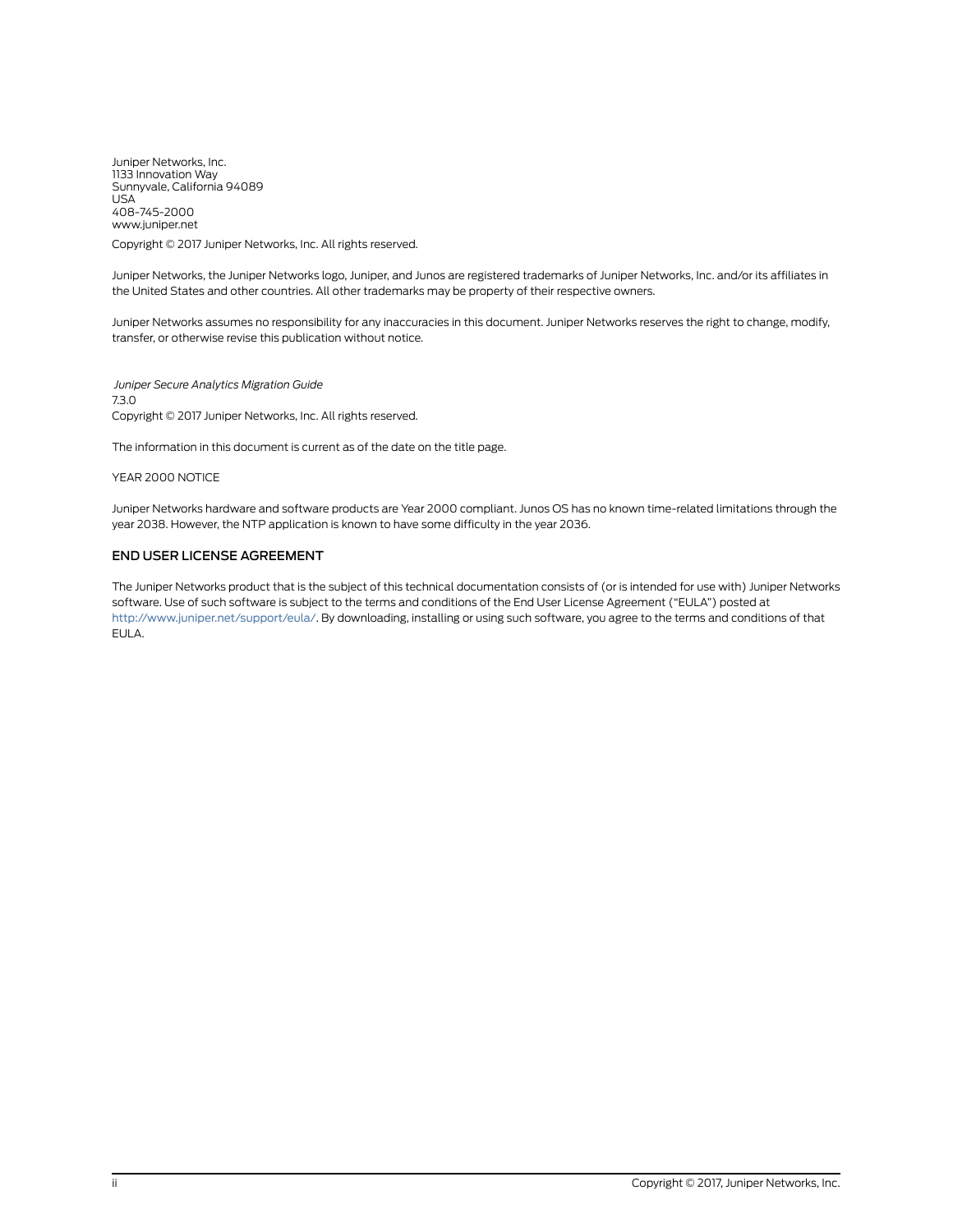# Table of Contents

| Part 1           | <b>JSA Series Migration</b>                                                                                                                                                                                                           |
|------------------|---------------------------------------------------------------------------------------------------------------------------------------------------------------------------------------------------------------------------------------|
| Chapter 1        |                                                                                                                                                                                                                                       |
|                  |                                                                                                                                                                                                                                       |
| <b>Chapter 2</b> | Migrating a JSAx500 Series Appliance to a JSAx800 Series Appliance 7                                                                                                                                                                  |
|                  | Pre-Upgrade Configuration Backup Process for a JSAx500 Series Appliance 8<br>Backing Up the Existing JSA Appliance Configuration While Running the Common<br>Reimaging JSA Series to the Common Image Using the Recovery Partition 13 |
| Part 2           | Distributed Environment to JSA Migration                                                                                                                                                                                              |
| <b>Chapter 3</b> |                                                                                                                                                                                                                                       |
| Part 3           | <b>JSA Series License Migration</b>                                                                                                                                                                                                   |
| <b>Chapter 4</b> |                                                                                                                                                                                                                                       |
|                  |                                                                                                                                                                                                                                       |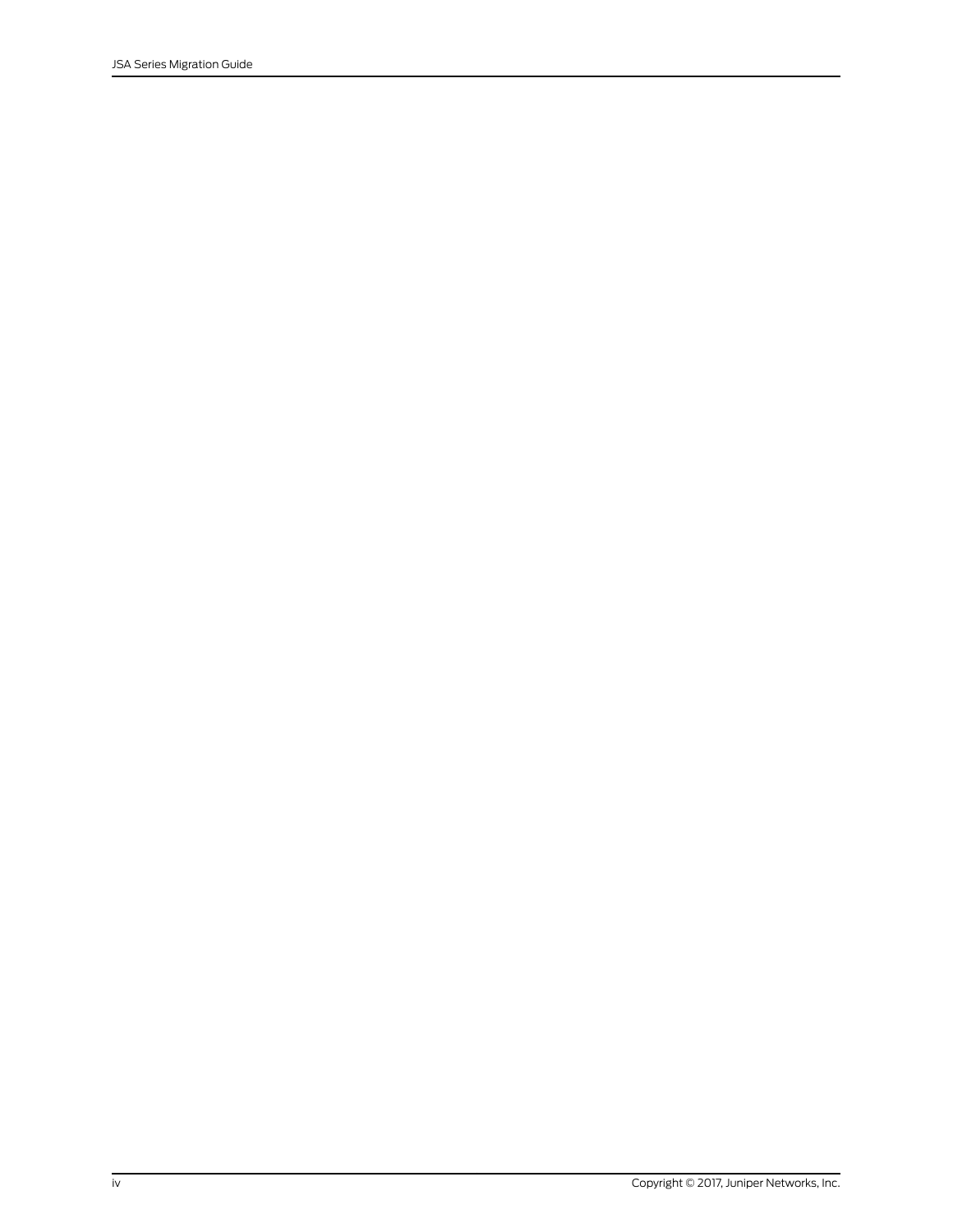# <span id="page-4-0"></span>About the Documentation

- [Documentation](#page-4-1) and Release Notes on [page](#page-4-1) v
- [Documentation](#page-4-2) Conventions on [page](#page-4-2) v
- [Documentation](#page-6-0) Feedback on [page](#page-6-0) vii
- [Requesting](#page-7-0) Technical Support on [page](#page-7-0) viii

### <span id="page-4-1"></span>Documentation and Release Notes

To obtain the most current version of all Juniper Networks ® technical documentation, see the product documentation page on the Juniper Networks website at <http://www.juniper.net/techpubs/>.

If the information in the latest release notes differs from the information in the documentation, follow the product Release Notes.

Juniper Networks Books publishes books by Juniper Networks engineers and subject matter experts. These books go beyond the technical documentation to explore the nuances of network architecture, deployment, and administration. The current list can be viewed at <http://www.juniper.net/books>.

# <span id="page-4-2"></span>Documentation Conventions

[Table](#page-5-0) 1 on page vi defines notice icons used in this guide.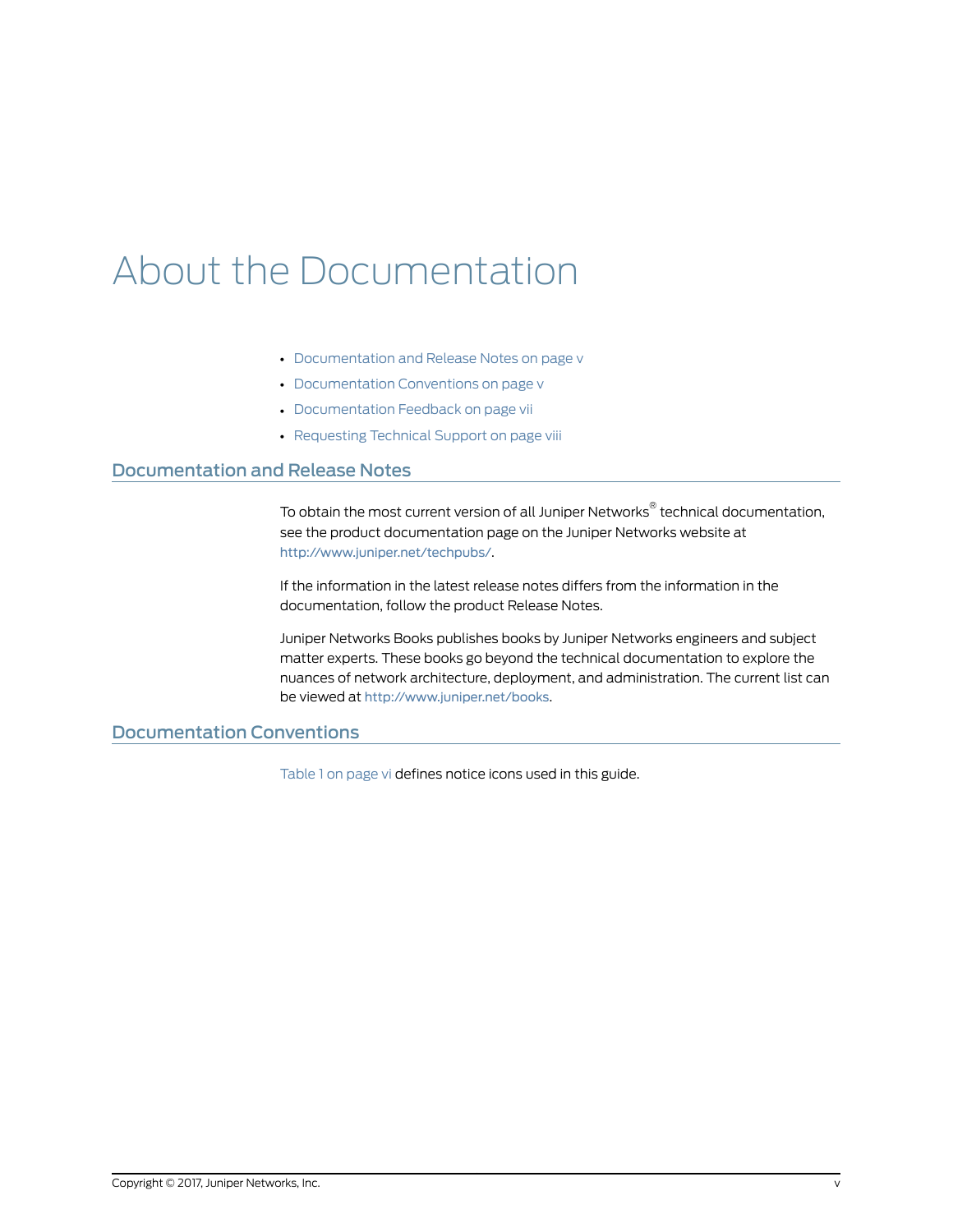# <span id="page-5-0"></span>Table 1: Notice Icons

| Icon | Meaning            | Description                                                                 |
|------|--------------------|-----------------------------------------------------------------------------|
|      | Informational note | Indicates important features or instructions.                               |
|      | Caution            | Indicates a situation that might result in loss of data or hardware damage. |
|      | Warning            | Alerts you to the risk of personal injury or death.                         |
|      | Laser warning      | Alerts you to the risk of personal injury from a laser.                     |
|      | Tip                | Indicates helpful information.                                              |
|      | Best practice      | Alerts you to a recommended use or implementation.                          |

<span id="page-5-1"></span>[Table](#page-5-1) 2 on page vi defines the text and syntax conventions used in this guide.

# Table 2: Text and Syntax Conventions

| Convention                 | <b>Description</b>                                                                                                                                 | <b>Examples</b>                                                                                                                                                |
|----------------------------|----------------------------------------------------------------------------------------------------------------------------------------------------|----------------------------------------------------------------------------------------------------------------------------------------------------------------|
| Bold text like this        | Represents text that you type.                                                                                                                     | To enter configuration mode, type the<br>configure command:<br>user@host>configure                                                                             |
| Fixed-width text like this | Represents output that appears on the<br>terminal screen.                                                                                          | user@host> show chassis alarms<br>No alarms currently active                                                                                                   |
| Italic text like this      | Introduces or emphasizes important<br>$\bullet$<br>new terms.<br>Identifies guide names.<br>$\bullet$<br>Identifies RFC and Internet draft titles. | • A policy term is a named structure<br>that defines match conditions and<br>actions.<br>• Junos OS CLI User Guide<br>RFC 1997, BGP Communities Attribute<br>٠ |
| Italic text like this      | Represents variables (options for which<br>you substitute a value) in commands or<br>configuration statements.                                     | Configure the machine's domain name:<br>[edit]<br>root@# set system domain-name<br>domain-name                                                                 |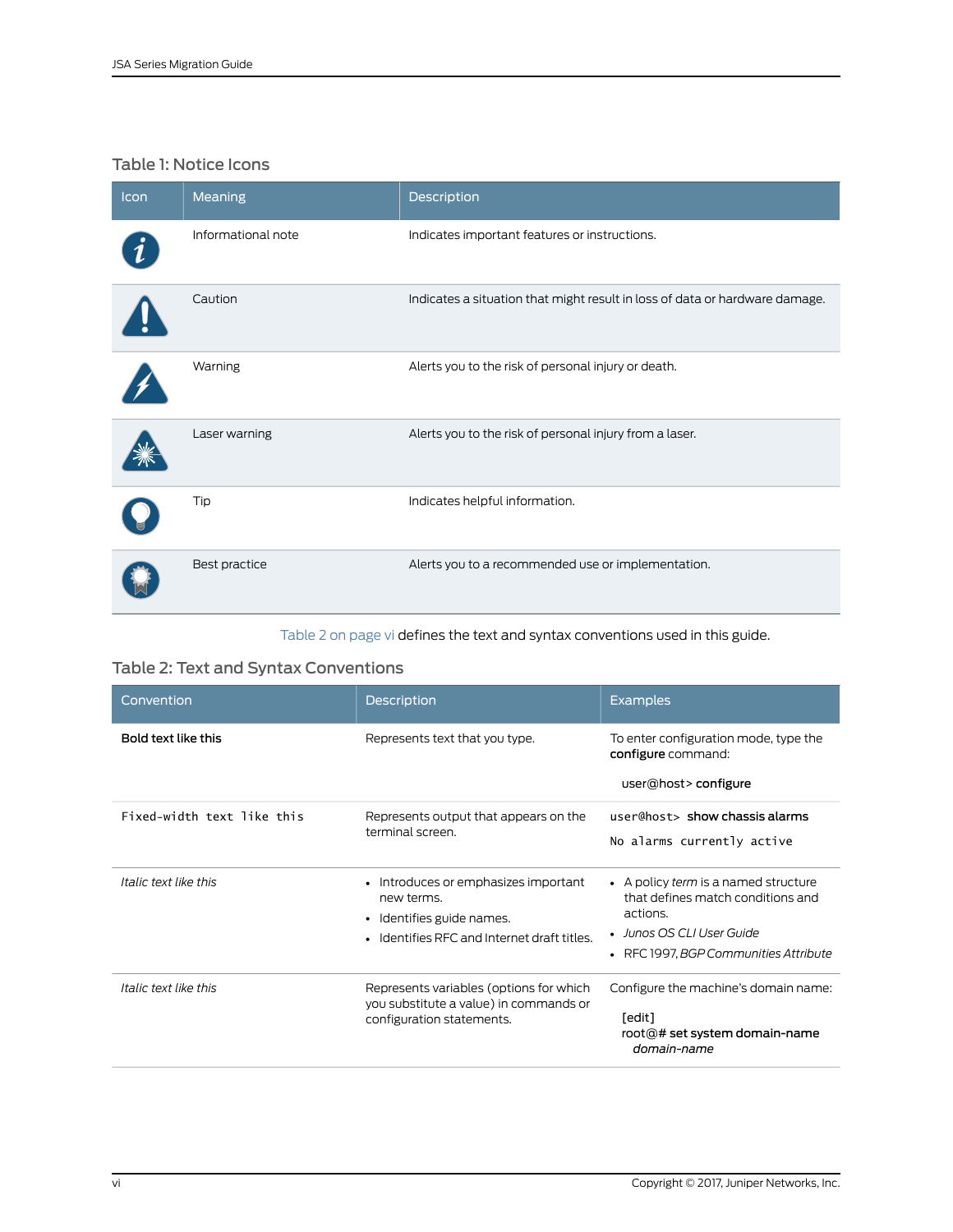| Convention                   | Description                                                                                                                                                                     | <b>Examples</b>                                                                                                                                                   |
|------------------------------|---------------------------------------------------------------------------------------------------------------------------------------------------------------------------------|-------------------------------------------------------------------------------------------------------------------------------------------------------------------|
| Text like this               | Represents names of configuration<br>statements, commands, files, and<br>directories; configuration hierarchy levels;<br>or labels on routing platform<br>components.           | • To configure a stub area, include the<br>stub statement at the [edit protocols<br>ospf area area-id] hierarchy level.<br>• The console port is labeled CONSOLE. |
| < > (angle brackets)         | Encloses optional keywords or variables.                                                                                                                                        | stub <default-metric metric="">;</default-metric>                                                                                                                 |
| (pipe symbol)                | Indicates a choice between the mutually<br>exclusive keywords or variables on either<br>side of the symbol. The set of choices is<br>often enclosed in parentheses for clarity. | broadcast   multicast<br>(string1   string2   string3)                                                                                                            |
| # (pound sign)               | Indicates a comment specified on the<br>same line as the configuration statement<br>to which it applies.                                                                        | rsvp { # Required for dynamic MPLS only                                                                                                                           |
| [] (square brackets)         | Encloses a variable for which you can<br>substitute one or more values.                                                                                                         | community name members [<br>community-ids ]                                                                                                                       |
| Indention and braces $(3)$   | Identifies a level in the configuration<br>hierarchy.                                                                                                                           | [edit]<br>routing-options {<br>static {                                                                                                                           |
| ; (semicolon)                | Identifies a leaf statement at a<br>configuration hierarchy level.                                                                                                              | route default {<br>nexthop address;<br>retain;<br>}<br>}<br>3                                                                                                     |
| <b>GUI Conventions</b>       |                                                                                                                                                                                 |                                                                                                                                                                   |
| Bold text like this          | Represents graphical user interface (GUI)<br>items you click or select.                                                                                                         | • In the Logical Interfaces box, select<br>All Interfaces.<br>• To cancel the configuration, click<br>Cancel.                                                     |
| > (bold right angle bracket) | Separates levels in a hierarchy of menu<br>selections.                                                                                                                          | In the configuration editor hierarchy,<br>select Protocols>Ospf.                                                                                                  |

### Table 2: Text and Syntax Conventions *(continued)*

# <span id="page-6-0"></span>Documentation Feedback

We encourage you to provide feedback, comments, and suggestions so that we can improve the documentation. You can provide feedback by using either of the following methods:

• Online feedback rating system—On any page of the Juniper Networks TechLibrary site at <http://www.juniper.net/techpubs/index.html>, simply click the stars to rate the content, and use the pop-up form to provide us with information about your experience. Alternately, you can use the online feedback form at <http://www.juniper.net/techpubs/feedback/>.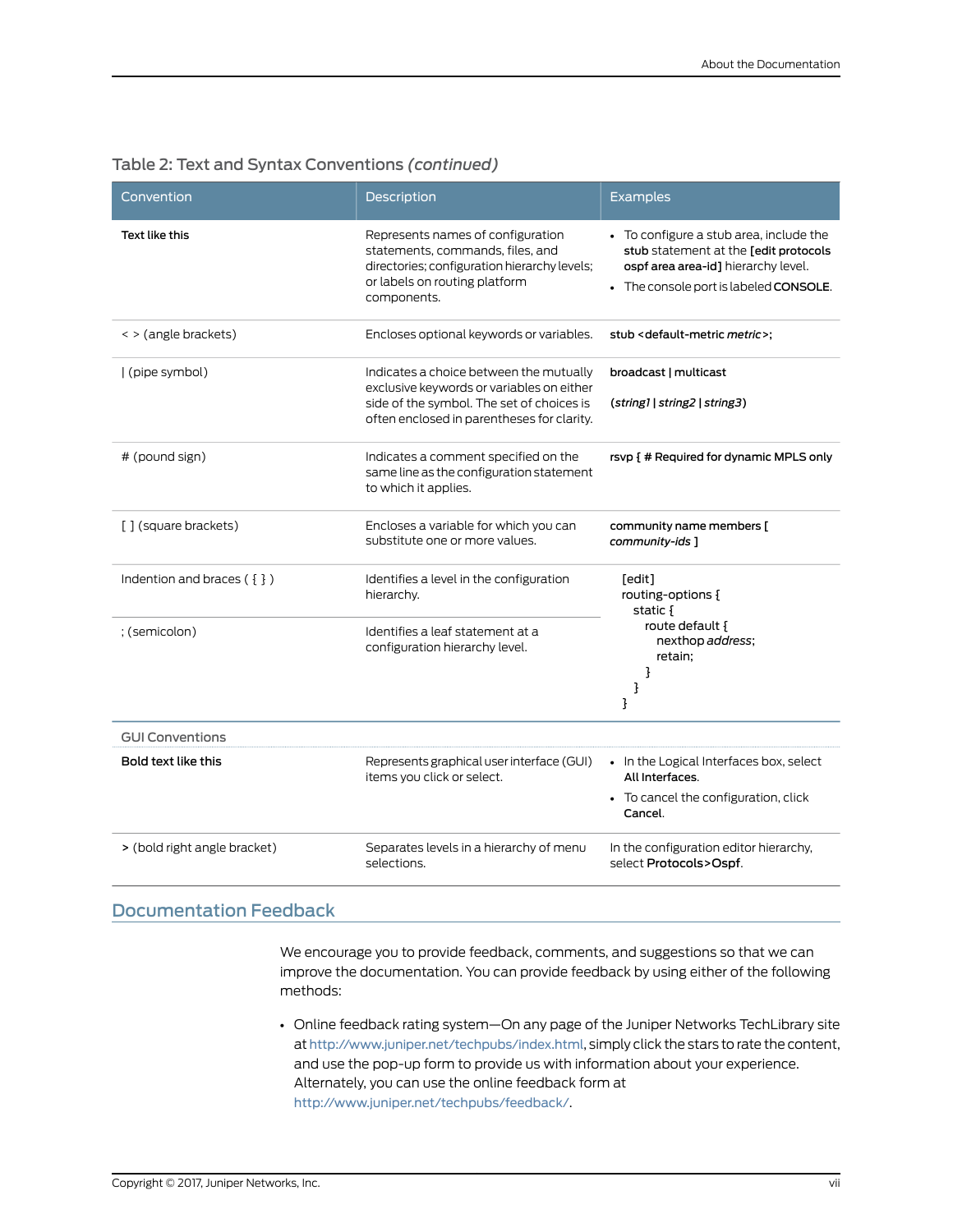• E-mail—Send your comments to [techpubs-comments@juniper.net](mailto:techpubs-comments@juniper.net?subject=). Include the document or topic name, URL or page number, and software version (if applicable).

## <span id="page-7-0"></span>Requesting Technical Support

Technical product support is available through the Juniper NetworksTechnical Assistance Center (JTAC). If you are a customer with an active J-Care or Partner Support Service support contract, or are covered under warranty, and need post-sales technical support, you can access our tools and resources online or open a case with JTAC.

- JTAC policies—For a complete understanding of our JTAC procedures and policies, review the *JTAC User Guide* located at <http://www.juniper.net/us/en/local/pdf/resource-guides/7100059-en.pdf>.
- Product warranties—For product warranty information, visit <http://www.juniper.net/support/warranty/>.
- JTAC hours of operation—The JTAC centers have resources available 24 hours a day, 7 days a week, 365 days a year.

#### <span id="page-7-1"></span>Self-Help Online Tools and Resources

For quick and easy problem resolution, Juniper Networks has designed an online self-service portal called the Customer Support Center (CSC) that provides you with the following features:

- Find CSC offerings: <http://www.juniper.net/customers/support/>
- Search for known bugs: <https://prsearch.juniper.net/>
- Find product documentation: <http://www.juniper.net/documentation/>
- Find solutions and answer questions using our Knowledge Base: <http://kb.juniper.net/>
- Download the latest versions of software and review release notes: <http://www.juniper.net/customers/csc/software/>
- Search technical bulletins for relevant hardware and software notifications: <http://kb.juniper.net/InfoCenter/>
- Join and participate in the Juniper Networks Community Forum: <http://www.juniper.net/company/communities/>
- Open a case online in the CSC Case Management tool: <http://www.juniper.net/cm/>

To verify service entitlement by product serial number, use our Serial Number Entitlement (SNE) Tool: <https://entitlementsearch.juniper.net/entitlementsearch/>

#### <span id="page-7-2"></span>Opening a Case with JTAC

You can open a case with JTAC on the Web or by telephone.

- Use the Case Management tool in the CSC at <http://www.juniper.net/cm/>.
- Call 1-888-314-JTAC (1-888-314-5822 toll-free in the USA, Canada, and Mexico).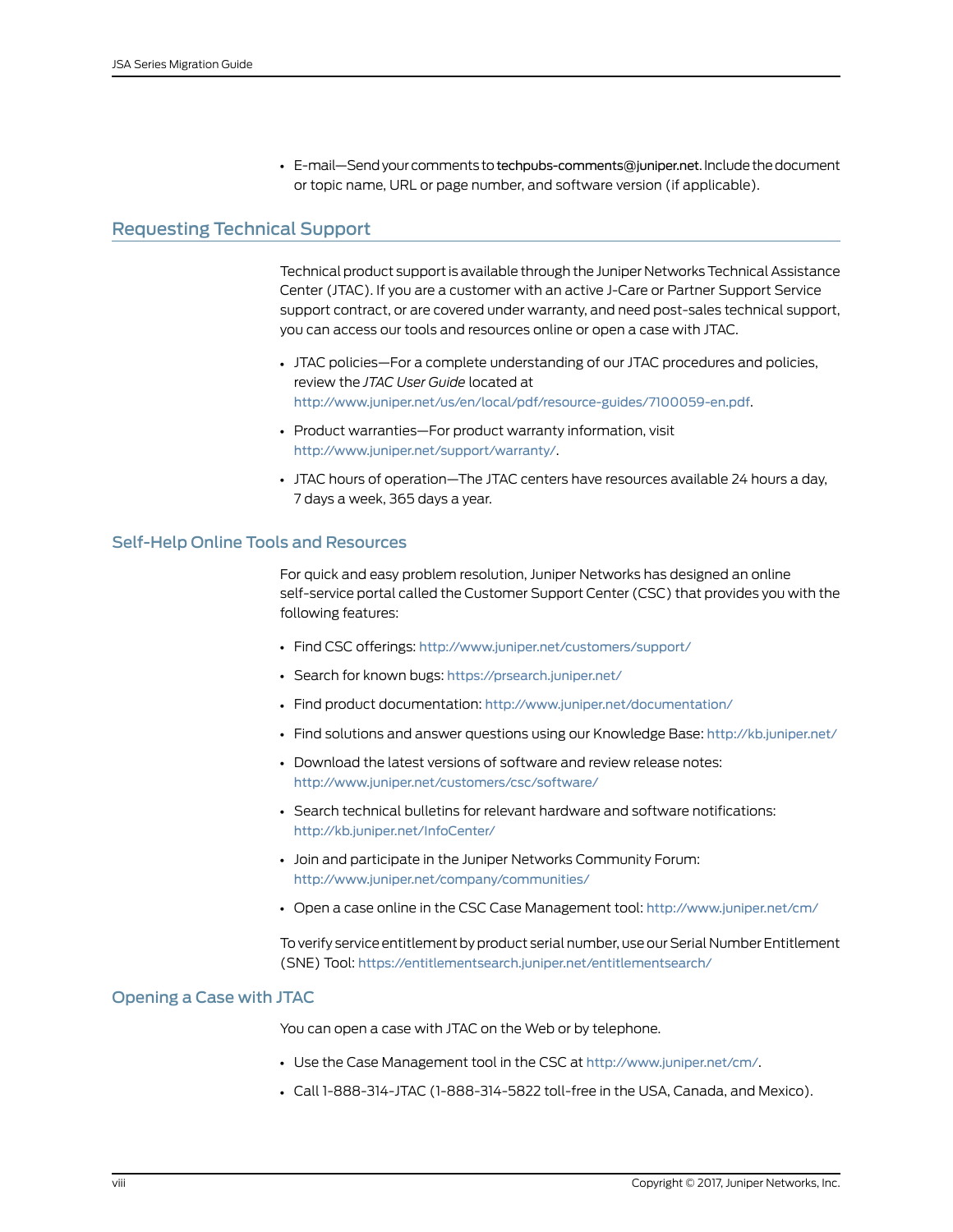For international or direct-dial options in countries without toll-free numbers, see <http://www.juniper.net/support/requesting-support.html>.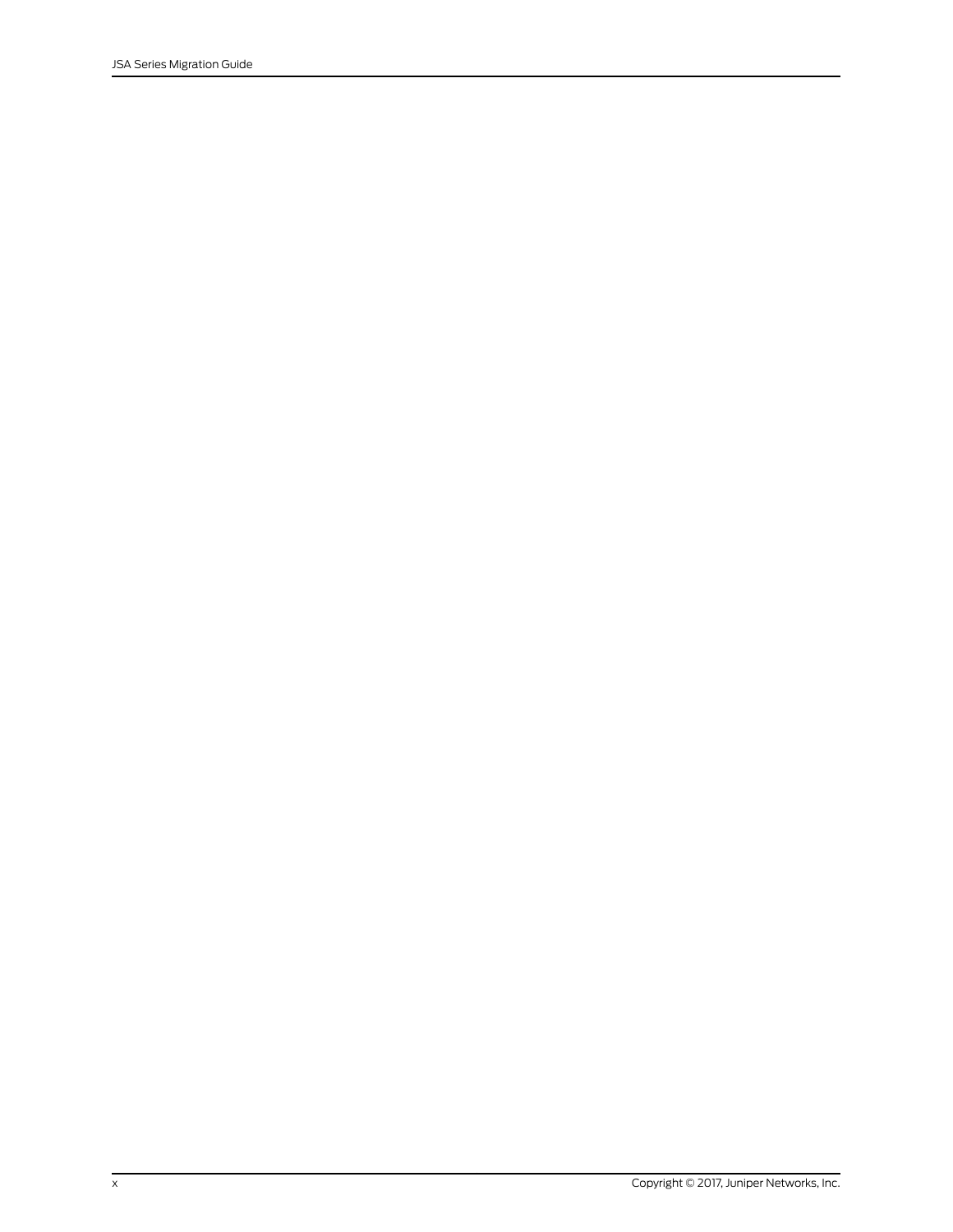<span id="page-10-0"></span>PART 1

# JSA Series Migration

- JSA Series [Appliance](#page-12-0) Overview on [page](#page-12-0) 3
- Migrating a JSAx500 Series [Appliance](#page-16-0) to a JSAx800 Series Appliance on [page](#page-16-0) 7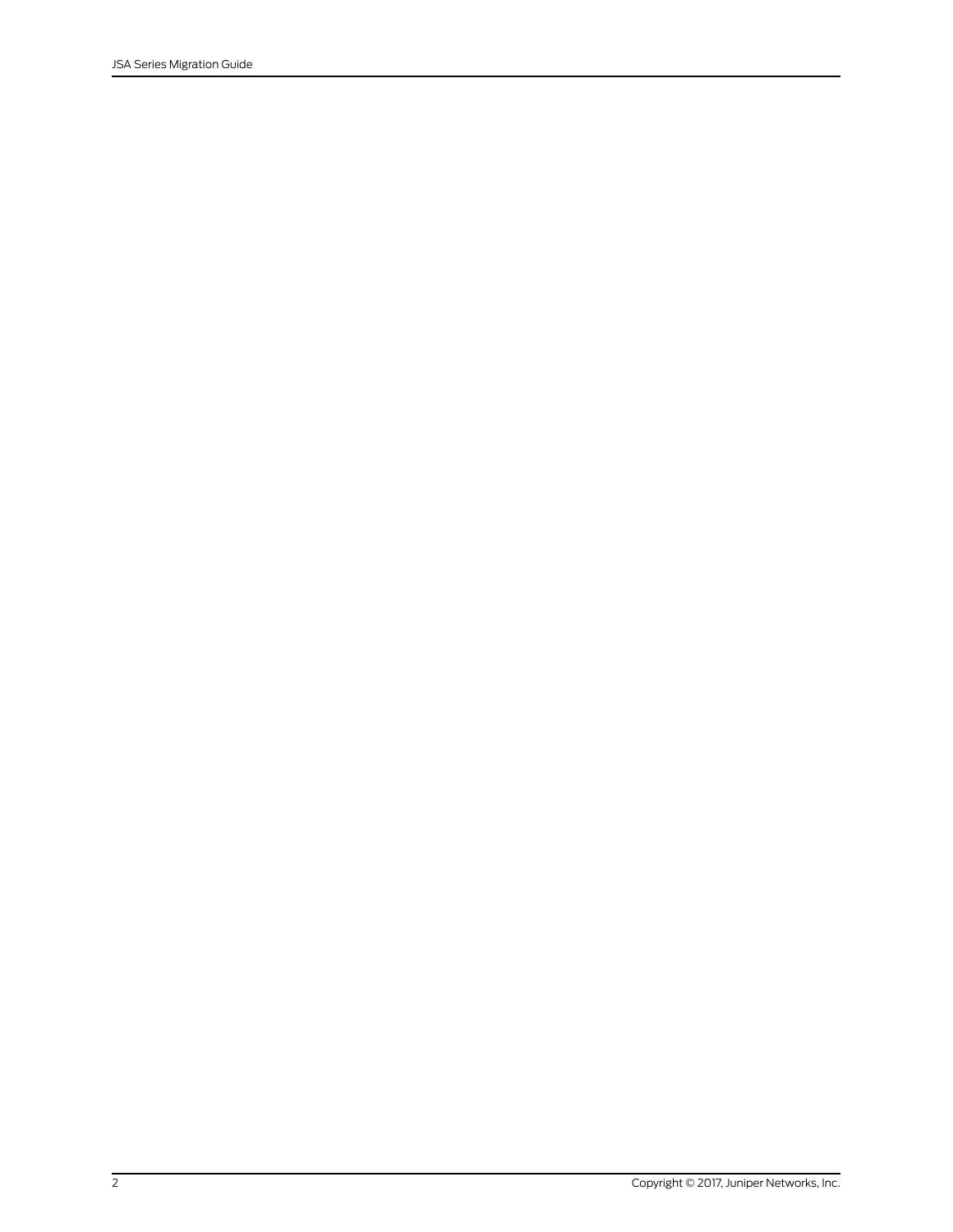### <span id="page-12-0"></span>CHAPTER 1

# JSA Series Appliance Overview

#### This chapter includes the following topics:

- JSA Series [Appliance](#page-12-1) Overview on [page](#page-12-1) 3
- [Configuration](#page-13-0) and Data Features for JSA Migration on [page](#page-13-0) 4

### <span id="page-12-1"></span>JSA Series Appliance Overview

The Juniper Secure Analytics (JSA) Series includes the hardware appliances (JSA3500, JSA5500, JSA7500, JSA3800, and JSA5800) and a virtual appliance, which replace Juniper Networks Security Threat Response Manager (STRM) solution for centralized logging, monitoring, and reporting. The JSA Series integrates and automates log management and network behavior analytics and offers increased performance and scaling features.

This guide provides instructions for:

• Migrating the configuration froman existing JSAx500 appliance toa JSAx800 appliance including network settings (for example, IP address). This process replaces the JSAx500 appliances with a similarly configured JSAx800 appliance.



#### NOTE:

- For JSAx500, x is one of the JSA Series appliances 3, 5, or 7 (JSA3500, JSA5500, or JSA7500).
- For JSAx800, x is one of the JSA Series appliances 3 or 5 (JSA3800 or JSA5800).
- Manually copying JSAx500 event and flow data to the JSAx800 appliance. This step is optional.
- Migrating from a distributed JSAx500 environment to JSAx800.
- Migrating licenses from JSAx500 to JSAx800.

• JSA Series [Migration](#page-16-1) Overview on page 7

#### Related Documentation

- 
- [Configuration](#page-13-0) and Data Features for JSA Migration on page 4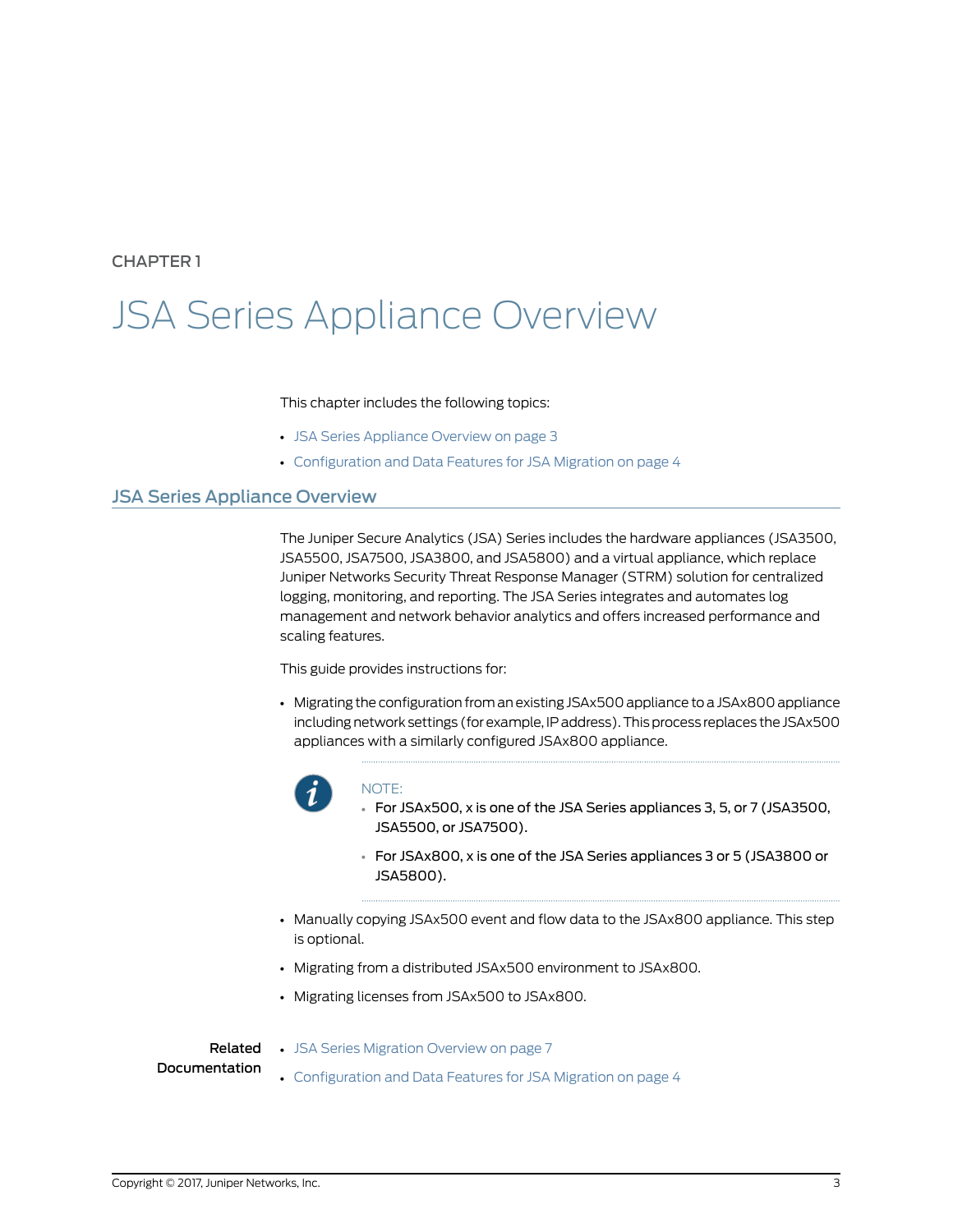- Distributed [Environment](#page-30-1) to JSA Migration Overview on page 21
- Migrating Licenses to JSA Series [Overview](#page-38-1) on page 29

# <span id="page-13-0"></span>Configuration and Data Features for JSA Migration

The following configuration can be migrated from an existing JSAx500 appliance to JSAx800:



#### NOTE:

- For JSAx500, x is one of the JSA Series appliances 3, 5, or 7 (JSA3500, JSA5500, or JSA7500).
- For JSAx800, x is one of the JSA Series appliances 3 or 5 (JSA3800 or JSA5800).
- Assets
- Custom logos
- Custom rules
- Device Support Modules (DSMs)
- Event categories
- Flow sources
- Flow and event searches
- Groups
- License key information
- Log sources
- Offenses
- User and user roles information
- Custom Dashboards
- Vulnerability data
- Certificates

Optionally, JSAx500 event and flow data can be copied manually to JSAx800.

The following configuration cannot be migrated from JSAx500 to JSAx800:

- Audit log information
- Report data
- Indexes
- Reference set elements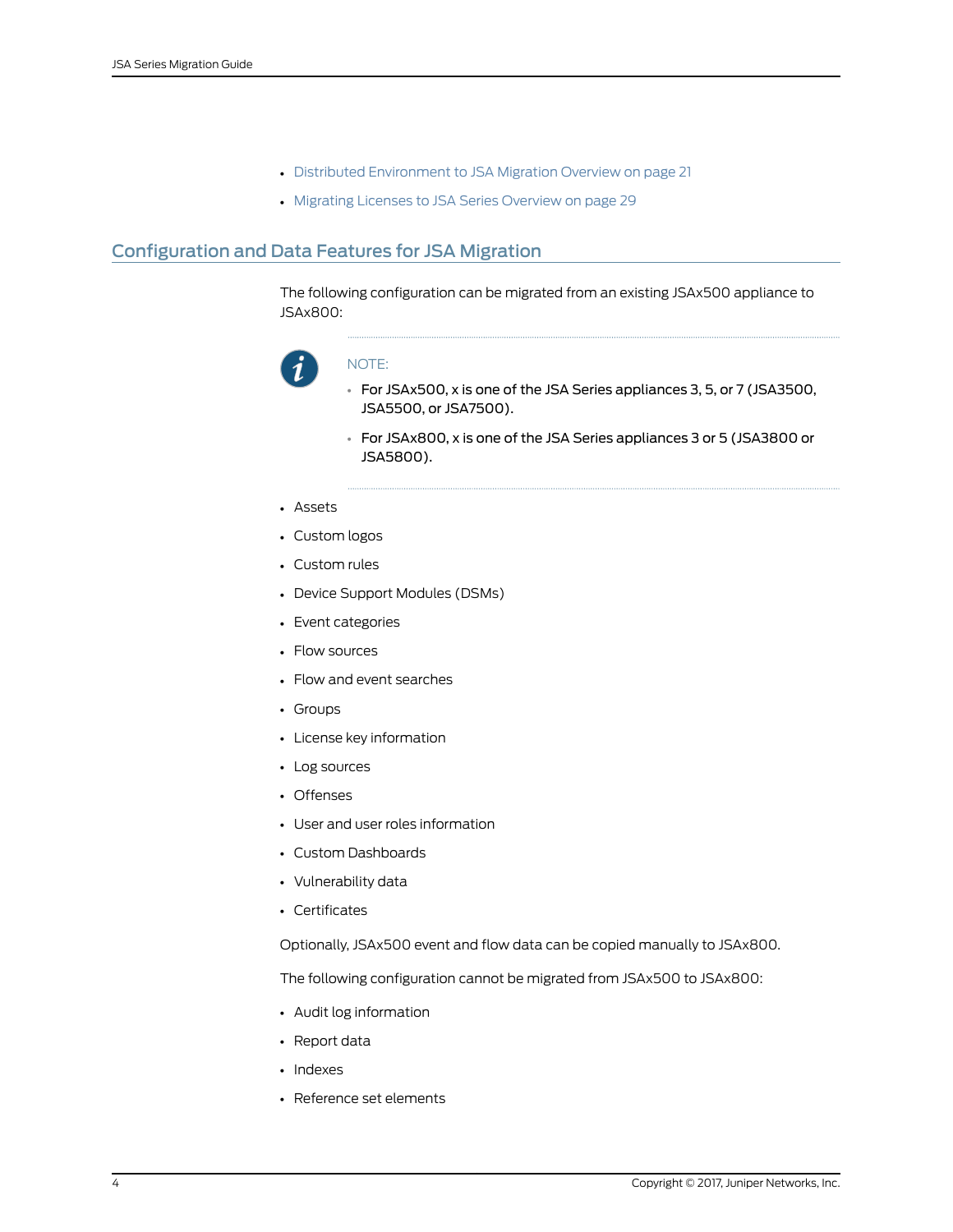# Related • JSA Series [Appliance](#page-12-1) Overview on page 3

# Documentation

- JSA Series [Migration](#page-16-1) Overview on page 7
- Distributed [Environment](#page-30-1) to JSA Migration Overview on page 21
- Migrating Licenses to JSA Series [Overview](#page-38-1) on page 29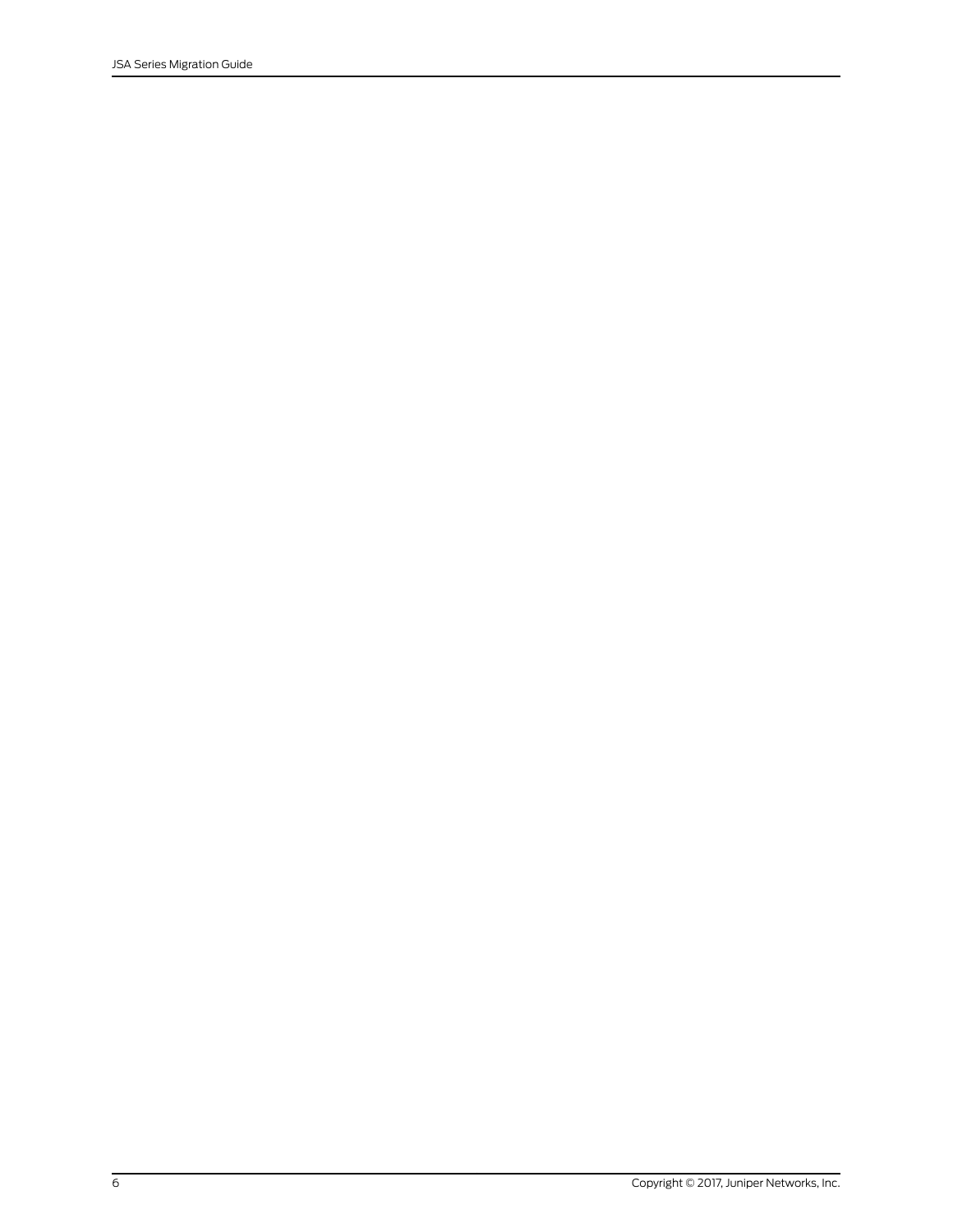# <span id="page-16-0"></span>CHAPTER 2

# Migrating a JSAx500 Series Appliance to a JSAx800 Series Appliance

#### This chapter includes the following topics:

- JSA Series [Migration](#page-16-1) Overview on [page](#page-16-1) 7
- Pre-Upgrade [Configuration](#page-17-0) Backup Process for a JSAx500 Series Appliance on [page](#page-17-0) 8
- [Upgrading](#page-18-0) an Existing JSA Appliance on [page](#page-18-0) 9
- Backing Up the Existing JSA Appliance [Configuration](#page-20-0) While Running the Common [Image](#page-20-0) on [page](#page-20-0) 11
- Installing a JSA and a Virtual JSA [Appliance](#page-20-1) on [page](#page-20-1) 11
- [Reimaging](#page-22-0) JSA Series to the Common Image Using the Recovery Partition on [page](#page-22-0) 13
- Restoring Backup on a JSA [Appliance](#page-23-0) on [page](#page-23-0) 14
- [Copying](#page-24-0) Event and Flow Data to JSA on [page](#page-24-0) 15
- Running [Automatic](#page-25-0) Updates on the JSA Appliance on [page](#page-25-0) 16

## <span id="page-16-1"></span>JSA Series Migration Overview

The migration process from JSAx500 Series to JSAx800 Series includes the following steps:



#### NOTE:

- For JSAx500, x is one of the JSA Series appliances 3, 5, or 7 (JSA3500, JSA5500, or JSA7500).
- For JSAx800, x is one of the JSA Series appliances 3 or 5 (JSA3800 or JSA5800).
- 1. Perform a pre-upgrade configuration backup of the JSAx500 appliance.
- 2. Upgrade or patch the JSAx500 appliance to the common image.
- 3. Perform a configuration backup of the JSAx500 appliance when running the common image.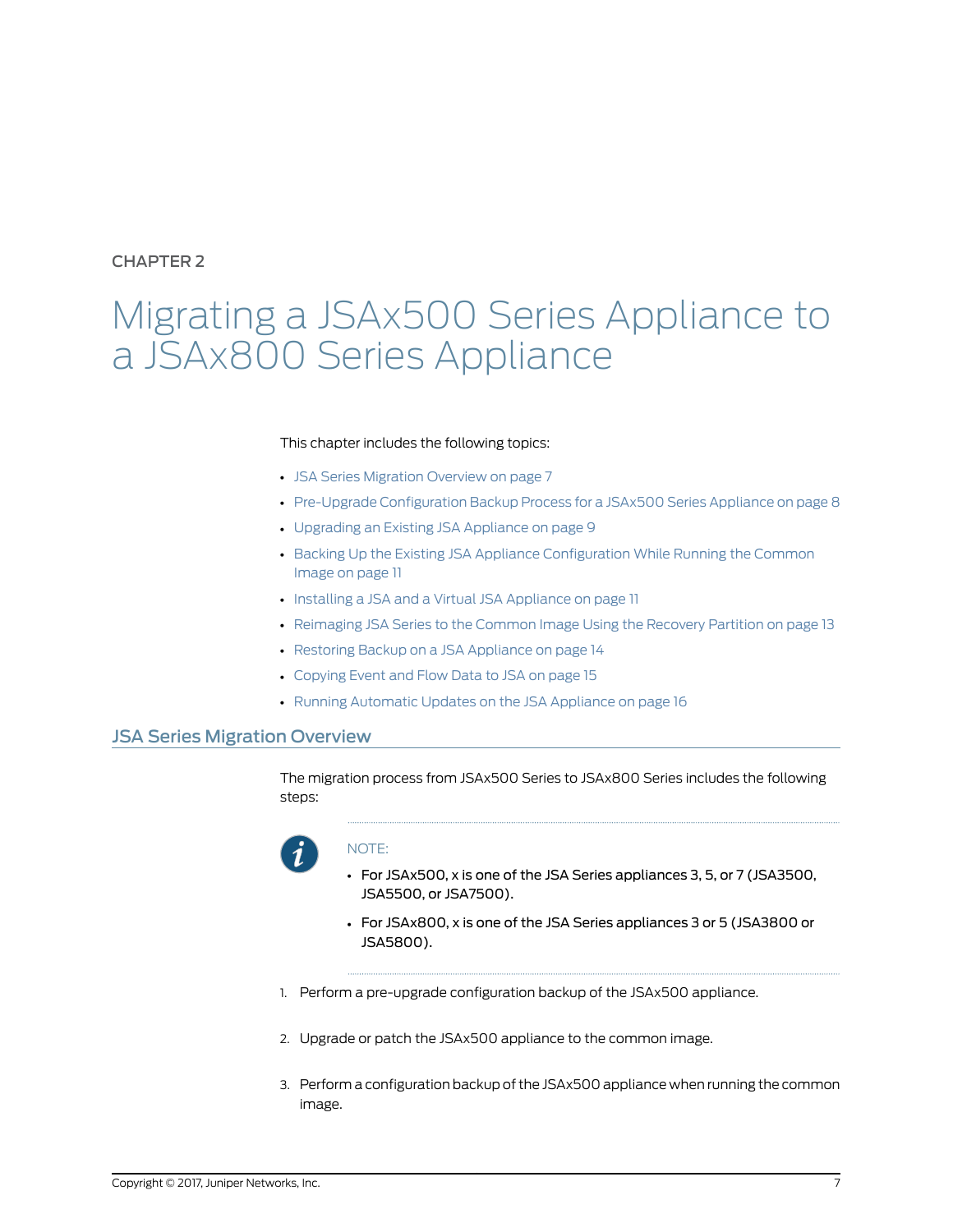- 4. Install the JSAx800 appliance and, if required, reimage the appliance to the common image.
- 5. Restore an JSAx500 appliance configuration on the JSAx800 appliance.
- 6. Copy JSAx500 event and flow data to the JSAx800 appliance (optional).
- 7. Run automatic updates on the JSAx800 appliance.

#### Related Documentation

- JSA Series [Appliance](#page-12-1) Overview on page 3
- [Configuration](#page-13-0) and Data Features for JSA Migration on page 4
- Distributed [Environment](#page-30-1) to JSA Migration Overview on page 21
- Migrating Licenses to JSA Series [Overview](#page-38-1) on page 29

# <span id="page-17-0"></span>Pre-Upgrade Configuration Backup Process for a JSAx500 Series Appliance

When you are about to migrate a Juniper Secure Analytics (JSA)x500 Series appliance to a JSAx800 Series appliance, we recommend that you perform a pre-upgrade configuration backup on the JSAx500 appliance. The pre-upgrade backup is not used when you restore the configuration on a JSAx800 appliance. Rather, you should perform the pre-upgrade backup as a best practice in case you encounter errors while upgrading JSAx500 or JSAx800 to a common image.



#### NOTE:

- For JSAx500, x is one of the JSA Series appliances 3, 5, or 7 (JSA3500, JSA5500, or JSA7500).
- For JSAx800, x is one of the JSA Series appliances 3 or 5 (JSA3800 or JSA5800).

By default, JSAx500 creates a complete backup of the appliance configuration each day at midnight. You can either use the automatic backup or initiate an on-demand backup. Either way, the configuration backup should be downloaded before you upgrade JSAx500 or install the patch on JSAx500.

To create and download an on-demand configuration backup:

- 1. Log in to the JSAx500 WebUI.
- 2. Click the Admin tab.
- 3. On the navigation menu, click System Configuration.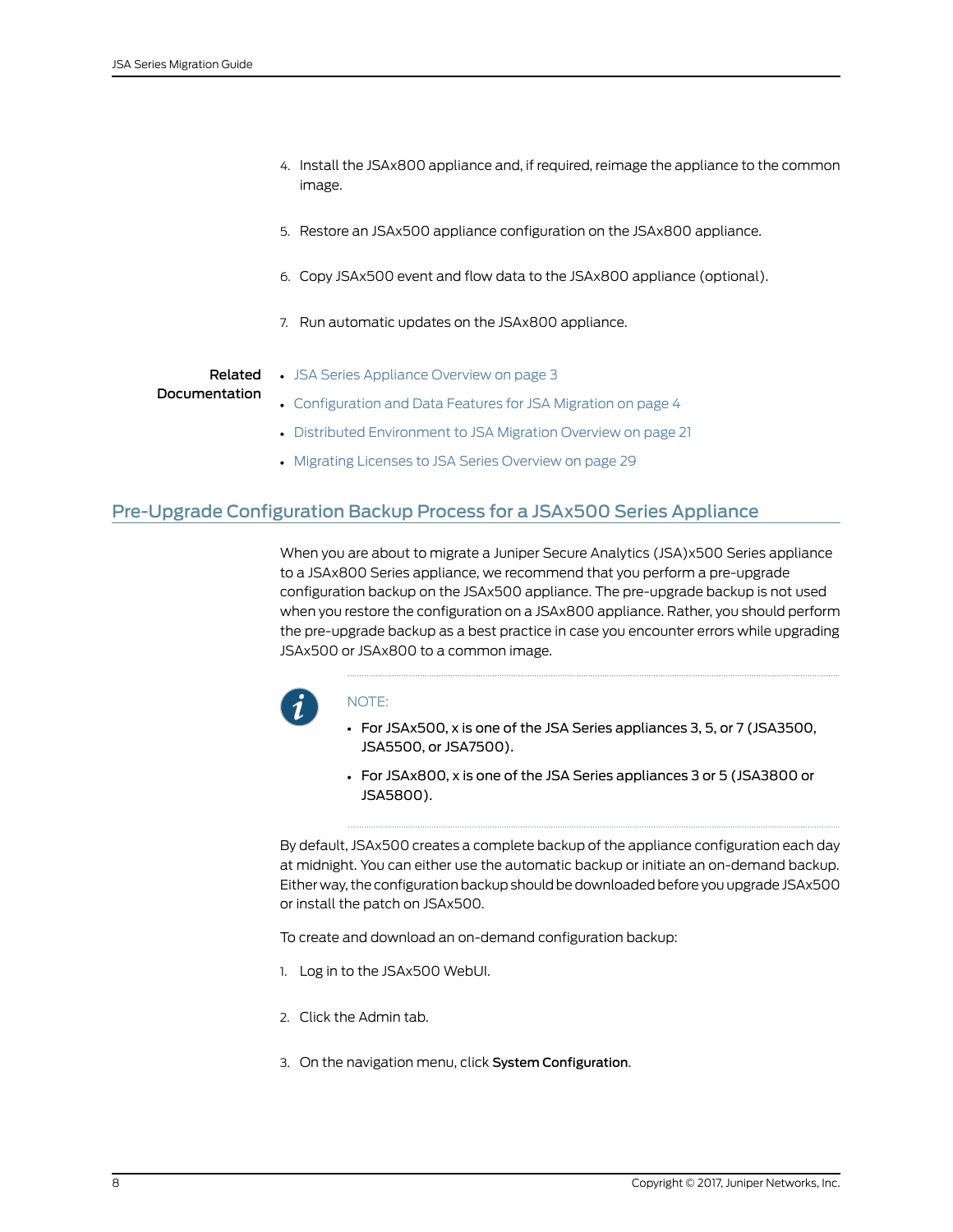4. Click Backup and Recovery.



NOTE: Configuration backup files are located in the /store/backup directory.

- 5. From the toolbar, click On Demand Backup.
- 6. Enter a name and description to identify the backup.
- 7. Click Run Backup.
- 8. Click OK.
- 9. Monitor the backup archive process in the Backup Archives window.

Once complete, the backup will appear in the list of the Existing Backups table.

10. To download the backup, click the backup name.



NOTE: Double-click in the Existing Backups table to display the Restore a Backup dialog box. Single-click on a backup name to download the backup.

#### Related Documentation

- JSA Series [Appliance](#page-12-1) Overview on page 3 • JSA Series [Migration](#page-16-1) Overview on page 7
- [Upgrading](#page-18-0) an Existing JSA Appliance on page 9
- Backing Up the Existing JSA Appliance [Configuration](#page-20-0) While Running the Common [Image](#page-20-0) on page 11
- Installing a JSA and a Virtual JSA [Appliance](#page-20-1) on page 11

# <span id="page-18-0"></span>Upgrading an Existing JSA Appliance

Juniper Secure Analytics (JSA) software will have a version number and a build number.

For example, if the software is 2014.3.r1.931999, then the version number is 2014.3.r1 and the build number is 931999. Both JSAx500 and JSAx800 must run the same version and build for the configuration migration to be successful.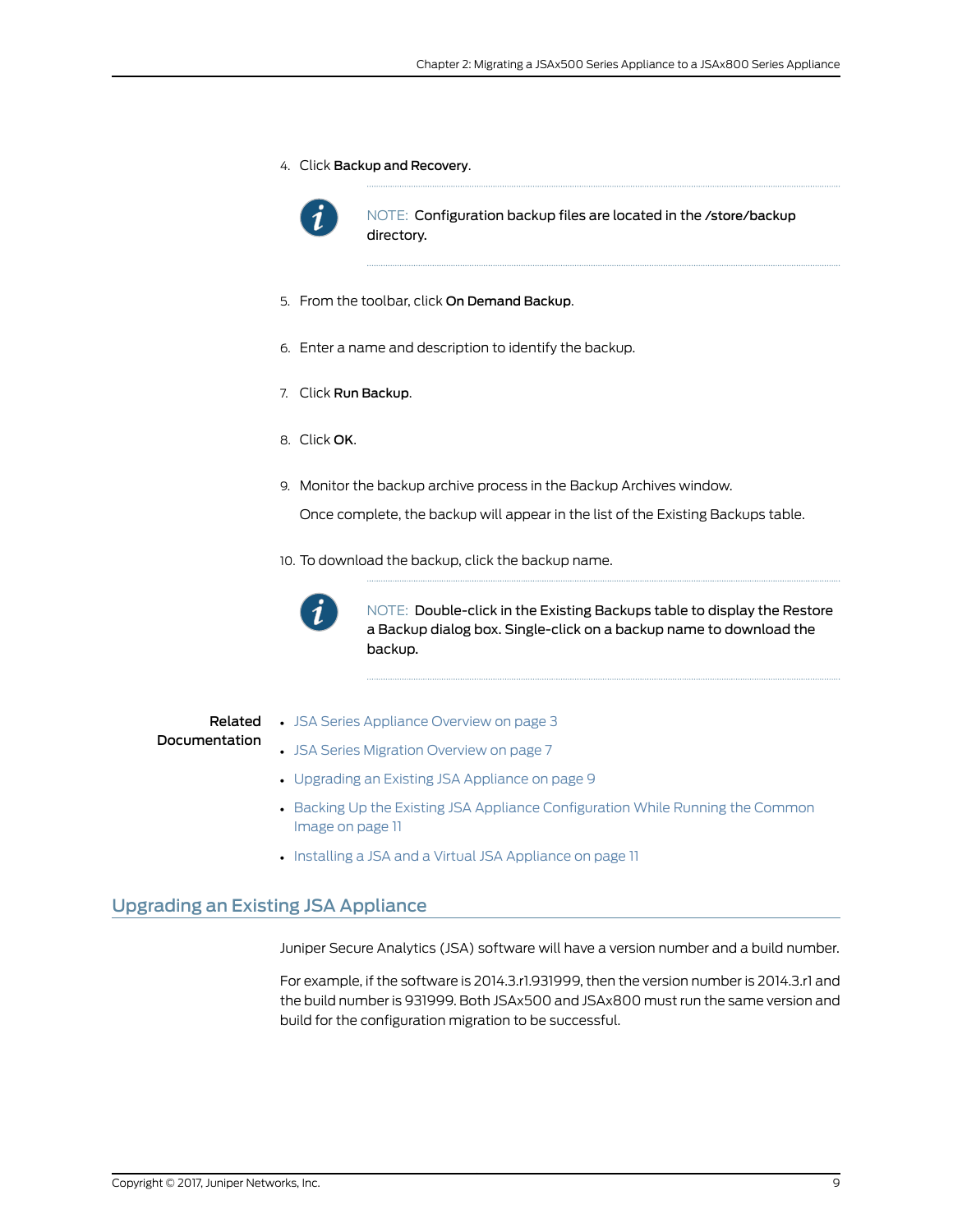

#### NOTE:

- For JSAx500, x is one of the JSA Series appliances 3, 5, or 7 (JSA3500, JSA5500, or JSA7500).
- For JSAx800, x is one of the JSA Series appliances 3 or 5 (JSA3800 or JSA5800).

Juniper Networks delivers the JSA software in two ways:

- ISO file—used for fresh installs and major upgrades
- SFS file—called a patch and used for minor upgrades

You can replace an existing JSAx500 with JSAx800 by migrating the configuration and data.

The certified image for this migration is 2014.3.r1.931999 or a later version on both JSAx500 and JSAx800; 2014.3.r1.931999 is referred to as the common image in this migration documentation.

<span id="page-19-0"></span>[Table](#page-19-0) 3 on page 10 helps you determine the upgrade path to the common image depending on the version that is currently running on the JSAx500 Series or JSAx800 Series appliance.

#### Table 3: Supported Upgrade Paths to the Common Image

| <u> Cur</u> rent Version                    | <b>Step</b>     |
|---------------------------------------------|-----------------|
| 2014.1, 2014.2, and 2014.3 ISO              | 2014.3.rl patch |
| 2013.2 R3 ISO with 2013.2.r9 patch or later | 2014.3.r2 patch |
| 2013.2 R3 ISO to 2013.2.r8 patch            | 2014.3.rl patch |

For information on upgrading JSA to 2014.3, see *Upgrading JSA to 2014.3*.

Related

• JSA Series [Appliance](#page-12-1) Overview on page 3

Documentation

- JSA Series [Migration](#page-16-1) Overview on page 7
- Pre-Upgrade [Configuration](#page-17-0) Backup Process for a JSAx500 Series Appliance on page 8
- Backing Up the Existing JSA Appliance [Configuration](#page-20-0) While Running the Common [Image](#page-20-0) on page 11
- Installing a JSA and a Virtual JSA [Appliance](#page-20-1) on page 11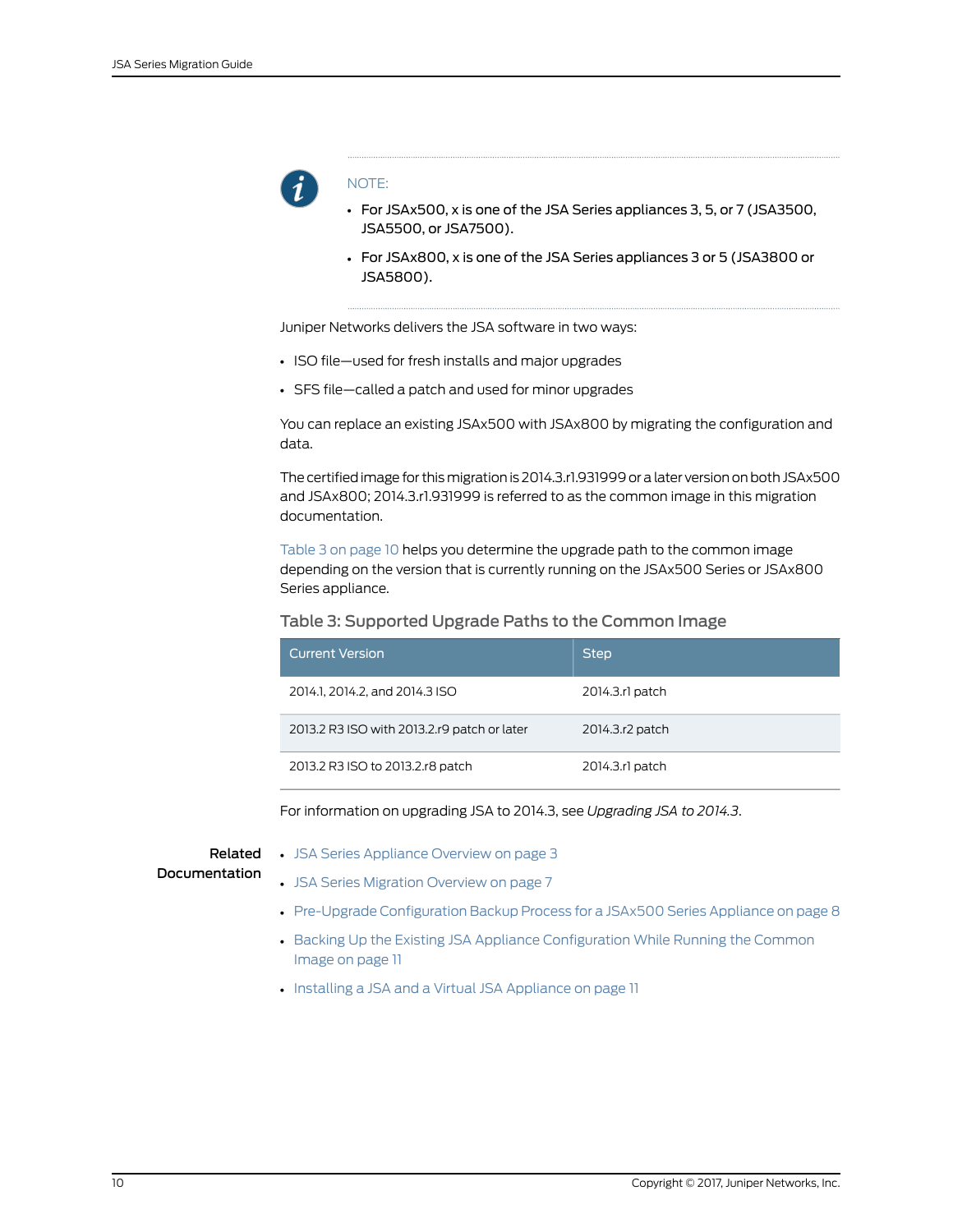# <span id="page-20-0"></span>Backing Up the Existing JSA Appliance Configuration While Running the Common Image

When JSAx500 is running the common image, a new configuration backup must be made. This backup is restored to the JSAx800 appliance. You cannot restore the pre-upgrade backup to JSAx800 because it was made before the JSAx500 was running the common image.



#### NOTE:

- For JSAx500, x is one of the JSA Series appliances 3, 5, or 7 (JSA3500, JSA5500, or JSA7500).
- For JSAx800, x is one of the JSA Series appliances 3 or 5 (JSA3800 or JSA5800).

For the JSAx500 backup process that includes copying the backup to a remote server, see ["Pre-Upgrade](#page-17-0) Configuration Backup Process for a JSAx500 Series Appliance" on [page](#page-17-0) 8.

Related Documentation

- JSA Series [Appliance](#page-12-1) Overview on page 3
- JSA Series [Migration](#page-16-1) Overview on page 7
	- [Upgrading](#page-18-0) an Existing JSA Appliance on page 9
	- Installing a JSA and a Virtual JSA [Appliance](#page-20-1) on page 11
	- [Reimaging](#page-22-0) JSA Series to the Common Image Using the Recovery Partition on page 13
	- Restoring Backup on a JSA [Appliance](#page-23-0) on page 14

### <span id="page-20-1"></span>Installing a JSA and a Virtual JSA Appliance

#### To install:

- JSA3500, JSA5500, and JSA7500, see the *Juniper Secure Analytics Quick Start Guide*.
- JSA3800, see *How to Set Up Your JSA3800 Appliance*.
- JSA5800, see *How to Set Up Your JSA5800 Appliance*.

These guides provides you the following information:

- Installing a JSA appliance
- Configuring the network settings
- Accessing a JSA appliance

To install a virtual JSA appliance, see the *JSA Virtual Appliance Installation Guide*. This guide provides you the following information: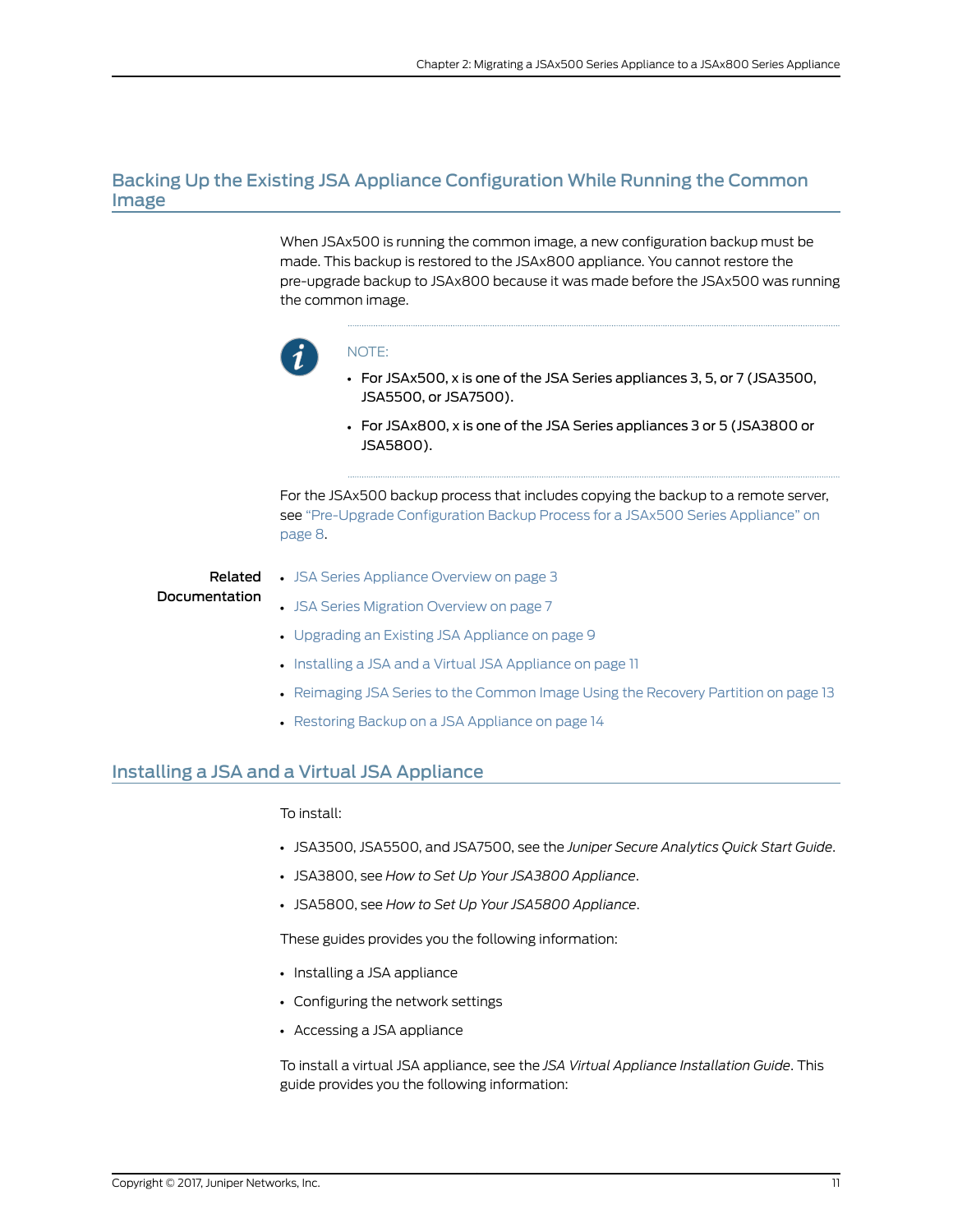- Creating a new virtual machine
- Installing the JSA software
- Configuring the network settings
- Accessing a virtual JSA appliance

Assign a temporary IP address when you configure the JSA network settings. When the JSA appliance is installed and active on the network, you must determine the installed version and reimage if necessary.

• [Factory](#page-21-0) Default Version on [page](#page-21-0) 12

#### <span id="page-21-0"></span>Factory Default Version

The physical JSAx800 appliances come with 2014.3.r1.931999 (the common image).



NOTE: For JSAx800, x is one of the JSA Series appliances 3 or 5 (JSA3800 or JSA5800).

In the JSA user interface, click Help > About to view the JSA version information. If the JSA version is 2014.3.r1.931999, there is no need forreimaging. Follow the steps in ["Copying](#page-24-0) [Event](#page-24-0) and Flow Data to JSA" on page 15.

### Related Documentation

- JSA Series [Appliance](#page-12-1) Overview on page 3 • JSA Series [Migration](#page-16-1) Overview on page 7
- Pre-Upgrade [Configuration](#page-17-0) Backup Process for a JSAx500 Series Appliance on page 8
- [Upgrading](#page-18-0) an Existing JSA Appliance on page 9
- Backing Up the Existing JSA Appliance [Configuration](#page-20-0) While Running the Common [Image](#page-20-0) on page 11
- [Reimaging](#page-22-0) JSA Series to the Common Image Using the Recovery Partition on page 13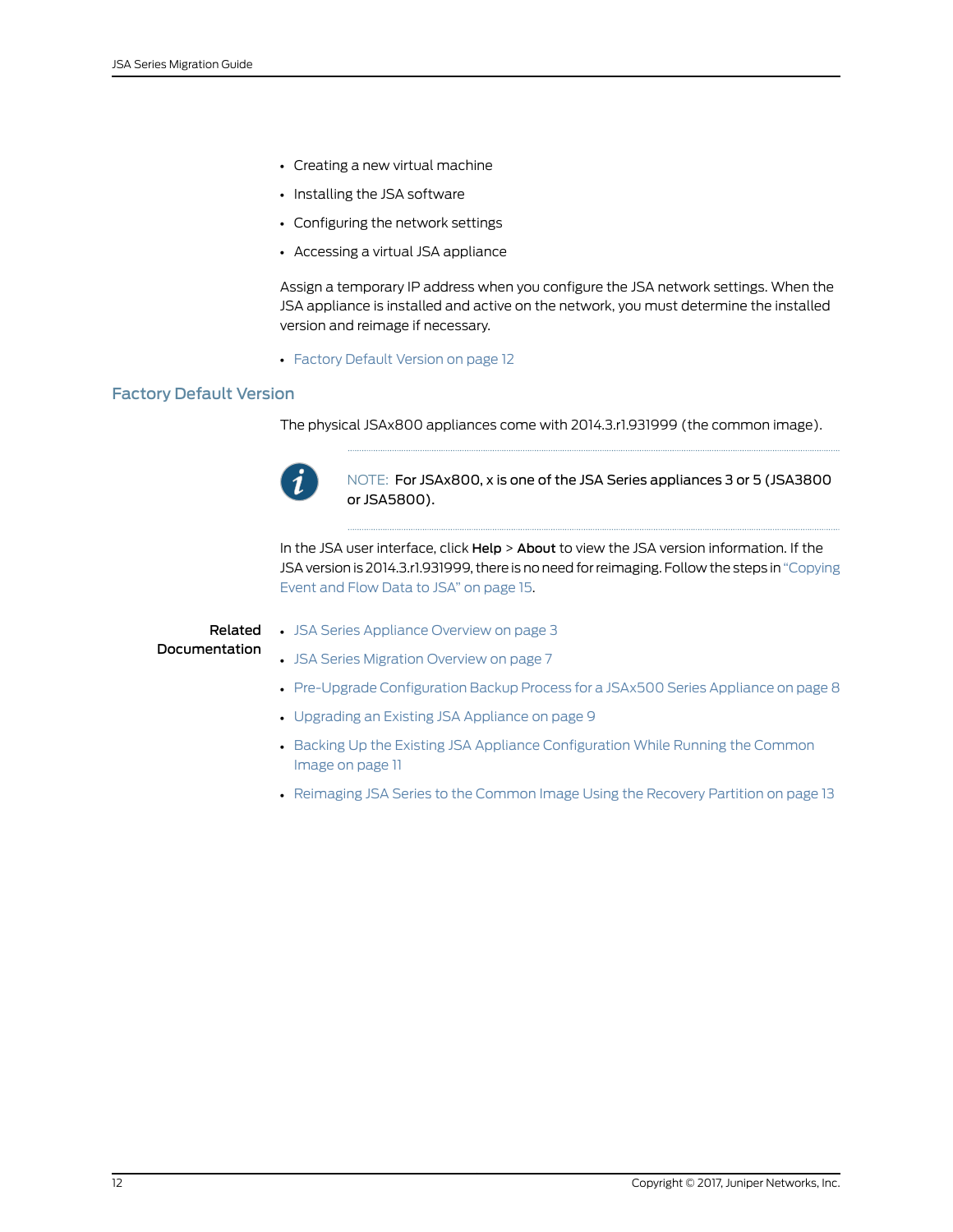## <span id="page-22-0"></span>Reimaging JSA Series to the Common Image Using the Recovery Partition

To reimage the JSAx800 appliance to the common image using the recovery partition



NOTE: For JSAx800, x is one of the JSA Series appliances 3 or 5 (JSA3800 or JSA5800).

- 1. To download the ISO file:
	- a. Access the Juniper Customer Support Center (CSC) website (<www.juniper.net/support/>).
	- b. Locate the JSA 2014.3.r1 ISO file on the CSC website.
	- c. Save the ISO file on a remote server that supports either SCP or FTP.
- 2. Using SSH, log in to your JSA system as the root user.
- 3. Copy the ISO or SFS image from a remote server to the JSA appliance using SCP or FTP.

For example, if the IP address of the remote server is 10.10.10.1, run the following command to copy the file to the /root directory:

[root@jsa]#scp root@10.10.10.1:/<path>/JSA2014.3.r1.iso /root

4. Run the following command to change to the location of the recovery.py script:

[root@jsa]# cd /opt/qradar/bin

5. Run the following command to execute the recovery script:

[root@jsa]# ./recovery.py –r --default --reboot /root/JSA2014.3.r1.iso

6. After reboot, when prompted, type FLATTEN and then press Enter. The JSA appliance is now running the common image.

# Documentation

- **Related •** JSA Series [Migration](#page-16-1) Overview on page 7
	- Pre-Upgrade [Configuration](#page-17-0) Backup Process for a JSAx500 Series Appliance on page 8
	- [Upgrading](#page-18-0) an Existing JSA Appliance on page 9
	- Backing Up the Existing JSA Appliance [Configuration](#page-20-0) While Running the Common [Image](#page-20-0) on page 11
	- Installing a JSA and a Virtual JSA [Appliance](#page-20-1) on page 11
	- Restoring Backup on a JSA [Appliance](#page-23-0) on page 14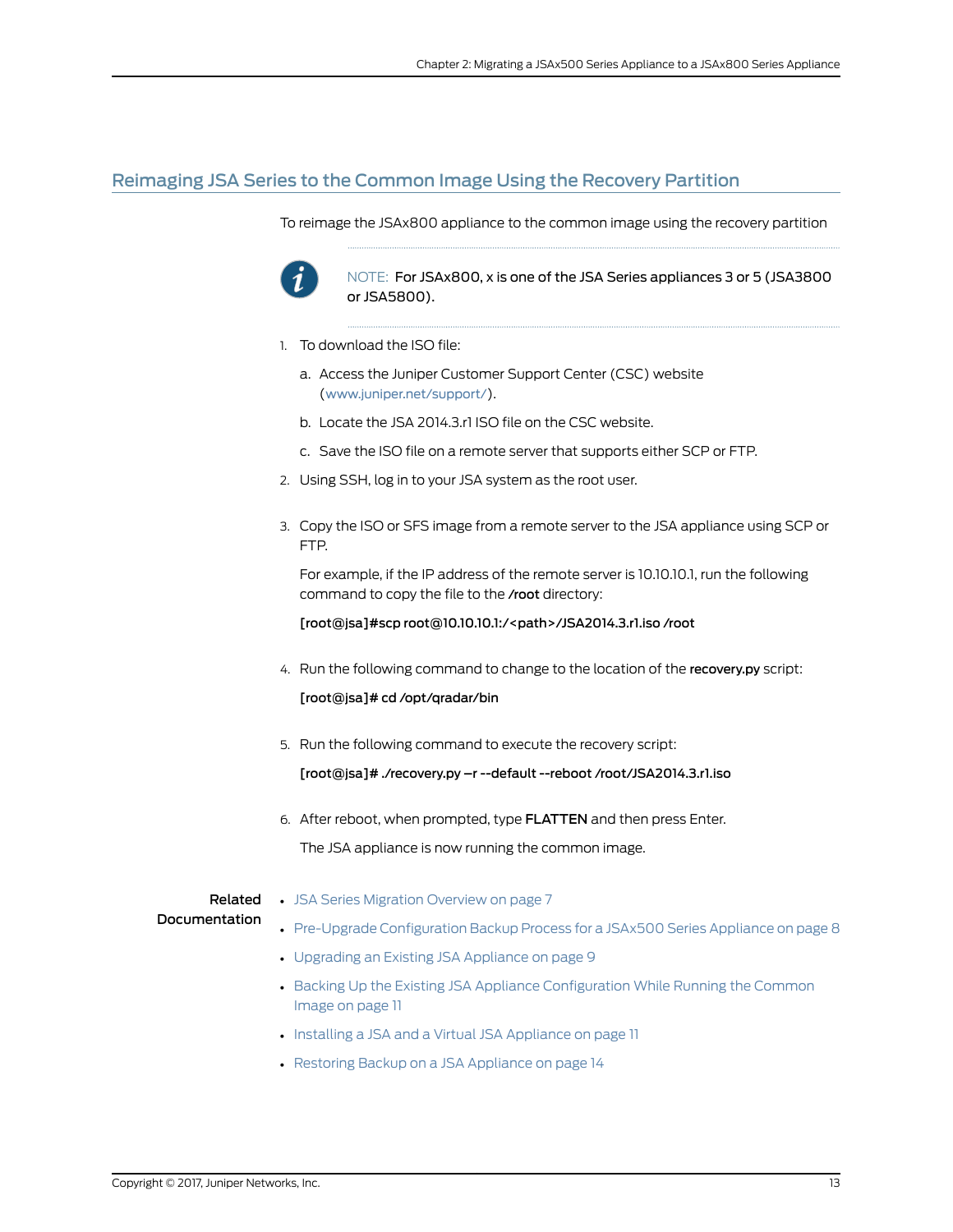# <span id="page-23-0"></span>Restoring Backup on a JSA Appliance

Because both existing Juniper Secure Analytics (JSA)x500 appliances and JSAx800 appliances are running the common image, the JSAx500 backup (made while running the common image) can be restored to the JSA appliance.



#### NOTE:

- For JSAx500, x is one of the JSA Series appliances 3, 5, or 7 (JSA3500, JSA5500, or JSA7500).
- For JSAx800, x is one of the JSA Series appliances 3 or 5 (JSA3800 or JSA5800).

This procedure restores the JSAx500 configuration on JSAx800, including network settings like IP address. To avoid a duplicate IP address on the network, the JSAx500 appliance must be turned off before proceeding.

To restore the JSAx500 configuration on the JSAx800 appliance:

- 1. Log in to the Secure Analytics WebUI.
- 2. Click the Admin tab.
- 3. On the navigation menu, click System Configuration.
- 4. Click Backup and Recovery.
- 5. Click Choose File to upload the configuration backup.
- 6. Select the file and then click Upload.

The uploaded backup appears under the Existing Backups table.

- 7. Select the backup file and then click Restore.
- 8. Select all the check boxes except Select All Configuration Items and License in the Restore a Backup window, and then click Restore to restore the backup.

#### *Special Case for JSA HA Clusters*

If the configuration backup was made on a high availability cluster, you must click Deploy Changes from the JSAx800 appliance console to restore the HA cluster configuration after the restore is complete and before adding the secondary appliance.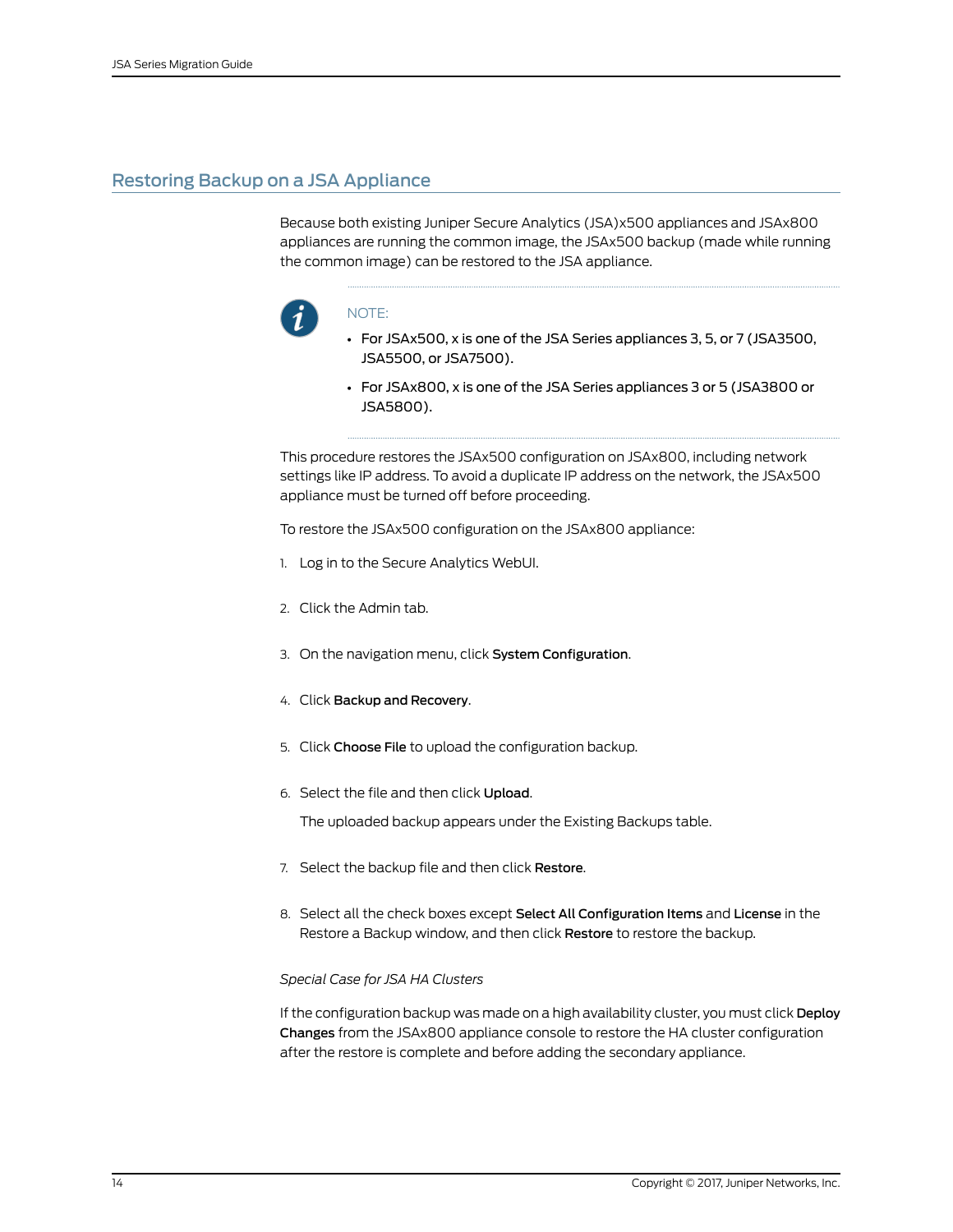|               | <b>Related</b> • JSA Series Migration Overview on page 7 |
|---------------|----------------------------------------------------------|
| Documentation | • Backing Up the Existing JSA Appliance C                |

- ppliance [Configuration](#page-20-0) While Running the Common [Image](#page-20-0) on page 11
- Installing a JSA and a Virtual JSA [Appliance](#page-20-1) on page 11
- [Reimaging](#page-22-0) JSA Series to the Common Image Using the Recovery Partition on page 13
- [Copying](#page-24-0) Event and Flow Data to JSA on page 15

# <span id="page-24-0"></span>Copying Event and Flow Data to JSA

The configuration restore process duplicates only the Juniper Secure Analytics (JSA)x500 configuration to the JSAx800 Series appliance. To copy the event and flow data, several file transfer methods are possible including rsync, SCP, and FTP.



NOTE: All the event and flow data are stored in the /store/ariel directory on both JSAx500 and JSAx800.



#### NOTE:

- For JSAx500, x is one of the JSA Series appliances 3, 5, or 7 (JSA3500, JSA5500, or JSA7500).
- For JSAx800, x is one of the JSA Series appliances 3 or 5 (JSA3800 or JSA5800).

To copy the JSAx500 event and flow data to a JSAx800 appliance:

- 1. Using SSH, log in to JSAx500.
- 2. Run the rsync command to copy the event and flow data to JSAx800. If the temporary IP address of the JSAx800 appliance is 10.10.10.1, run the following commands:
	- To copy events, [root@jsa]# /usr/bin/rsync -azv /store/ariel/events root@10.10.10.1:/store/ariel/events
	- To copy flows, [root@jsa]# /usr/bin/rsync -azv /store/ariel/flows root@10.10.10.1:/store/ariel/flows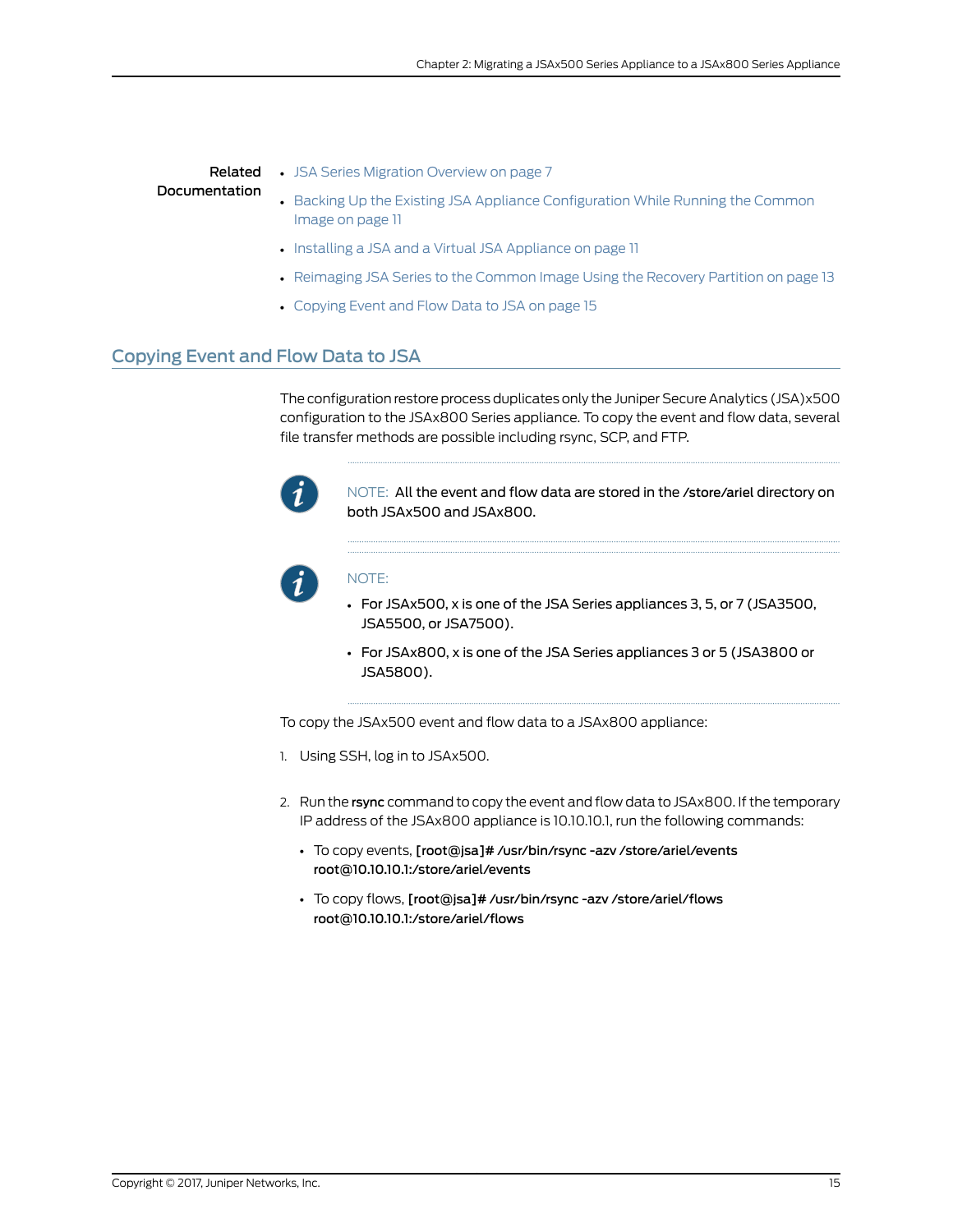

#### NOTE:

- Use the optional v option to view the status of the copy operation. Do not use this option if you are connected to JSAx500 through the serial console or over slow links. Use > to redirect the output to a file, and use the tail command to check the progress periodically.
- If only event or flow data (not both) is desired, specify the directory (either /events or /flows) specifically. For example, run the following command to copy only JSAx500 event data:

[root@jsa]# /usr/bin/rsync -azv /store/ariel/events root@10.10.10.1:/store/ariel/events



NOTE: To verify that the restored data is available:

- a. Log in to the Secure Analytics WebUI.
- b. Click the Log Activity or Network Activity tab.
- c. Select Search > Edit Search from the list.
- d. In the Time Range box, select Specific Interval.
- e. Specify the date of the data you just restored.
- f. Click Search.
- g. View the results to verify the restored data.
- <span id="page-25-0"></span>Documentation
- Related JSA Series [Migration](#page-16-1) Overview on page 7
	- [Reimaging](#page-22-0) JSA Series to the Common Image Using the Recovery Partition on page 13
	- Restoring Backup on a JSA [Appliance](#page-23-0) on page 14
	- Running [Automatic](#page-25-0) Updates on the JSA Appliance on page 16

# Running Automatic Updates on the JSA Appliance

After you have verified that the configuration and data are restored to the Juniper Secure Analytics (JSA)x800 appliance, some system components should be updated, including installing new or updated DSMs, vulnerability assessment (VA) scanners, and log source protocols.



NOTE: For JSAx800, where x is one of the JSA Series appliances 3 or 5 (JSA3800 or JSA5800)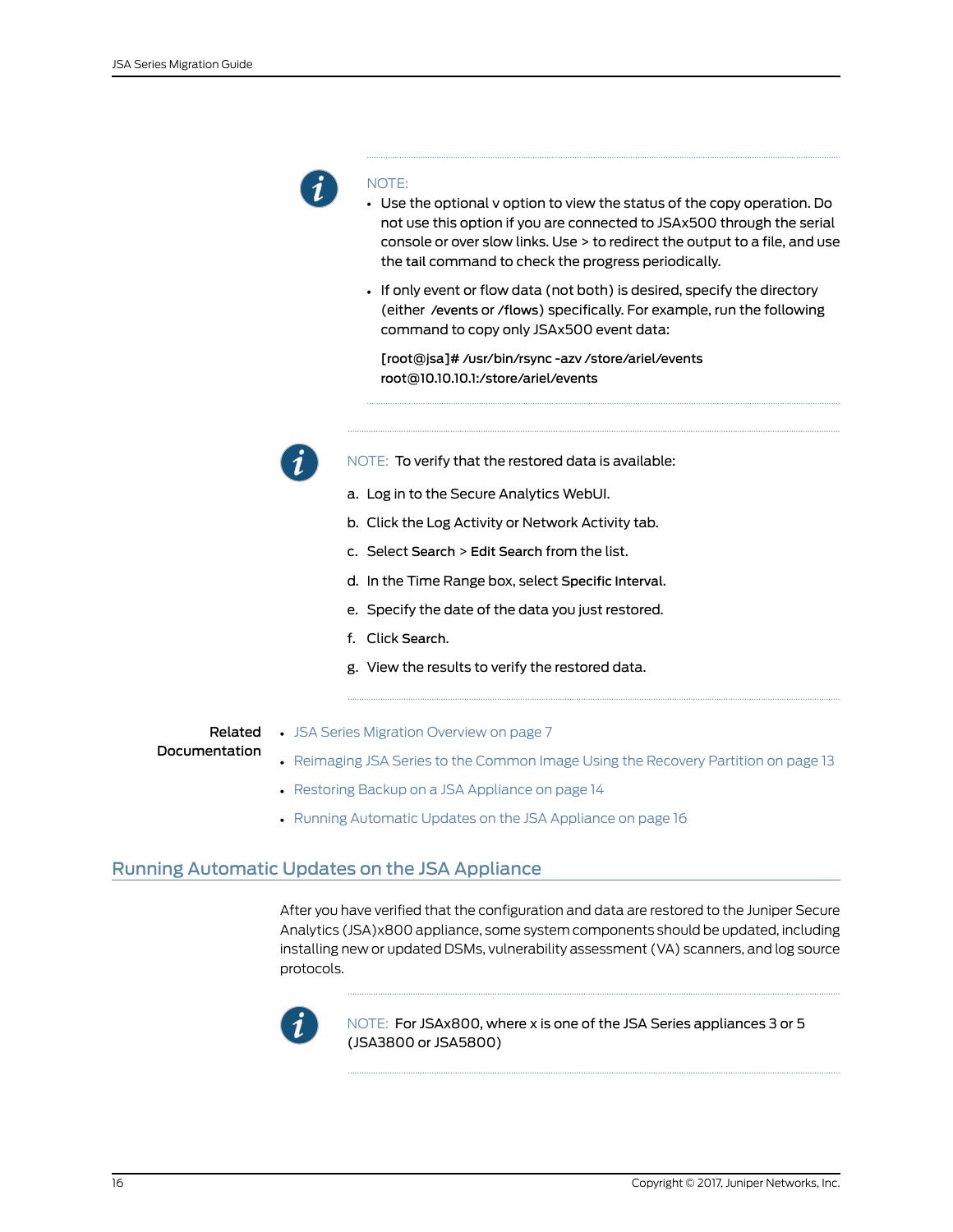To run automatic updates on the JSAx800 appliance:

- 1. In the JSAx800 appliance console, click the Admin tab.
- 2. On the navigation menu, click System Configuration.
- 3. Click the Auto Update icon.
- 4. Click the Get New Updates button.
- 5. Select OK to download.



NOTE: By default, DSM, scanner, and protocol updates are automatically installed once they are downloaded. This setting is configured through the Change Settings pane. For more information, see the *Configuring Automatic Update Settings* section of the *JSA Administration Guide*.

### Related Documentation

- [Reimaging](#page-22-0) JSA Series to the Common Image Using the Recovery Partition on page 13
- Restoring Backup on a JSA [Appliance](#page-23-0) on page 14
- [Copying](#page-24-0) Event and Flow Data to JSA on page 15
- JSA Series [Migration](#page-16-1) Overview on page 7
- Distributed [Environment](#page-30-1) to JSA Migration Overview on page 21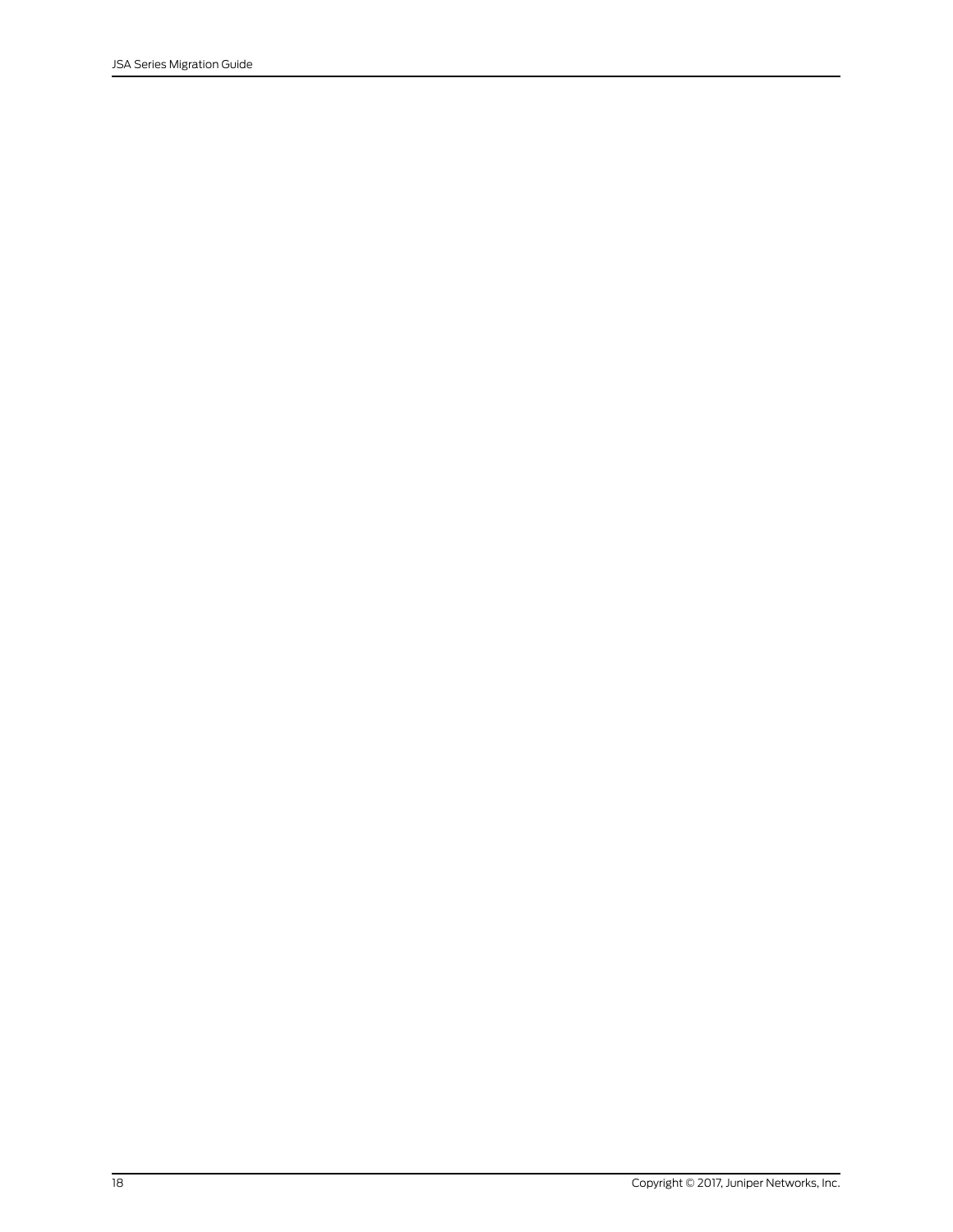<span id="page-28-0"></span>PART 2

# Distributed Environment to JSA Migration

• Migrating a Distributed Existing JSA [Environment](#page-30-0) on [page](#page-30-0) 21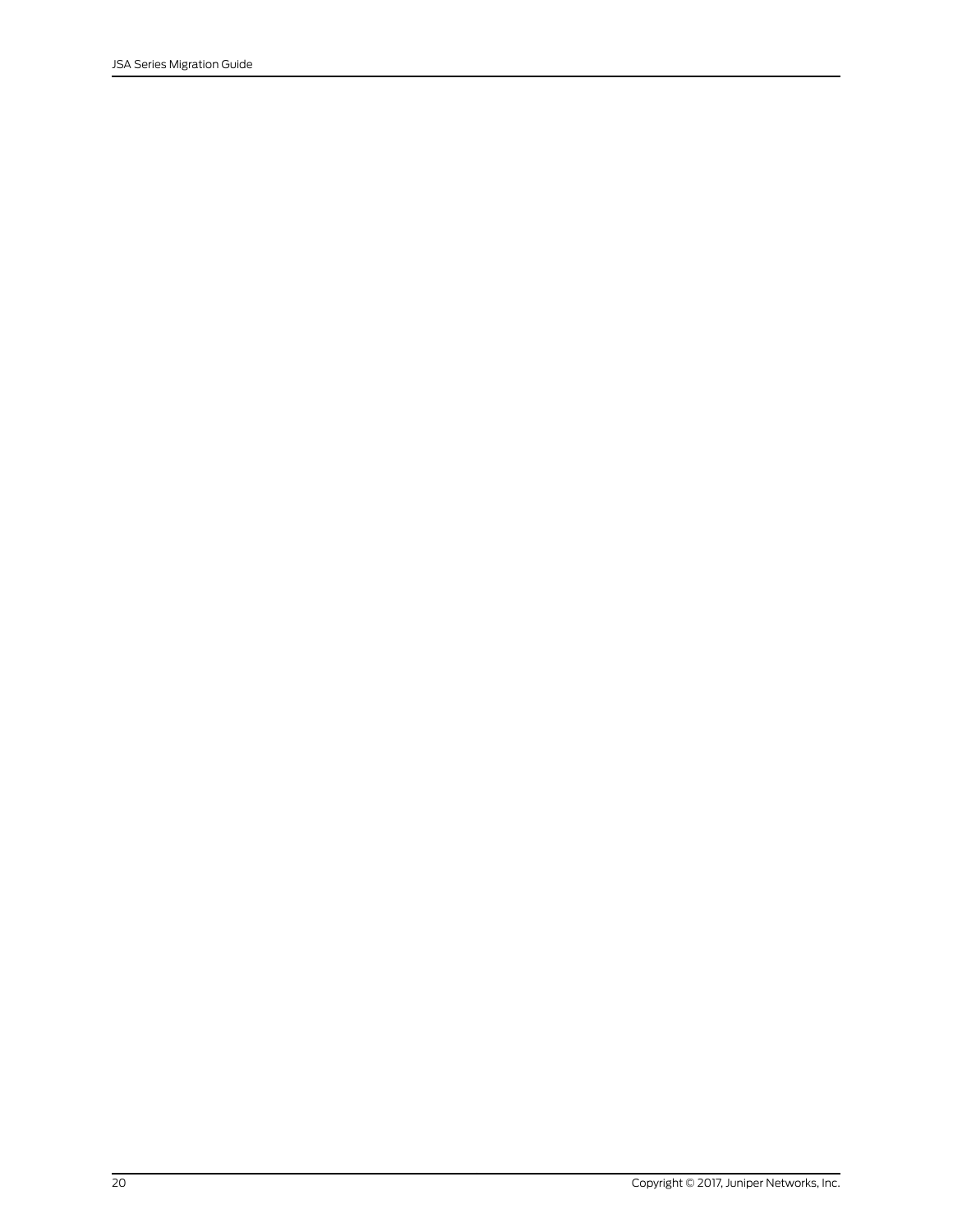<span id="page-30-0"></span>CHAPTER 3

# Migrating a Distributed Existing JSA Environment

#### This chapter includes the following topics:

- Distributed [Environment](#page-30-1) to JSA Migration Overview on [page](#page-30-1) 21
- [Migrating](#page-31-0) to a JSA Console on [page](#page-31-0) 22
- Adding Each New JSA [Managed](#page-33-0) Host to a JSA Console on [page](#page-33-0) 24

## <span id="page-30-1"></span>Distributed Environment to JSA Migration Overview

The migration of a distributed existing Juniper Secure Analytics (JSA)x500 environment to JSAx800 includes the following steps:



#### NOTE:

- For JSAx500, x is one of the JSA Series appliances 3, 5, or 7 (JSA3500, JSA5500, or JSA7500).
- For JSAx800, x is one of the JSA Series appliances 3 or 5 (JSA3800 or JSA5800).
- 1. Migration from the JSAx500 console to a JSAx800 console.
- 2. Migration of each JSAx500 managed host to a JSAx800 managed host.
- 3. Adding each new JSAx800 managed host to the JSAx800 console.

Related

• [Migrating](#page-31-0) to a JSA Console on page 22

#### Documentation

- Adding Each New JSA [Managed](#page-33-0) Host to a JSA Console on page 24
- JSA Series [Appliance](#page-12-1) Overview on page 3
- JSA Series [Migration](#page-16-1) Overview on page 7
- Migrating Licenses to JSA Series [Overview](#page-38-1) on page 29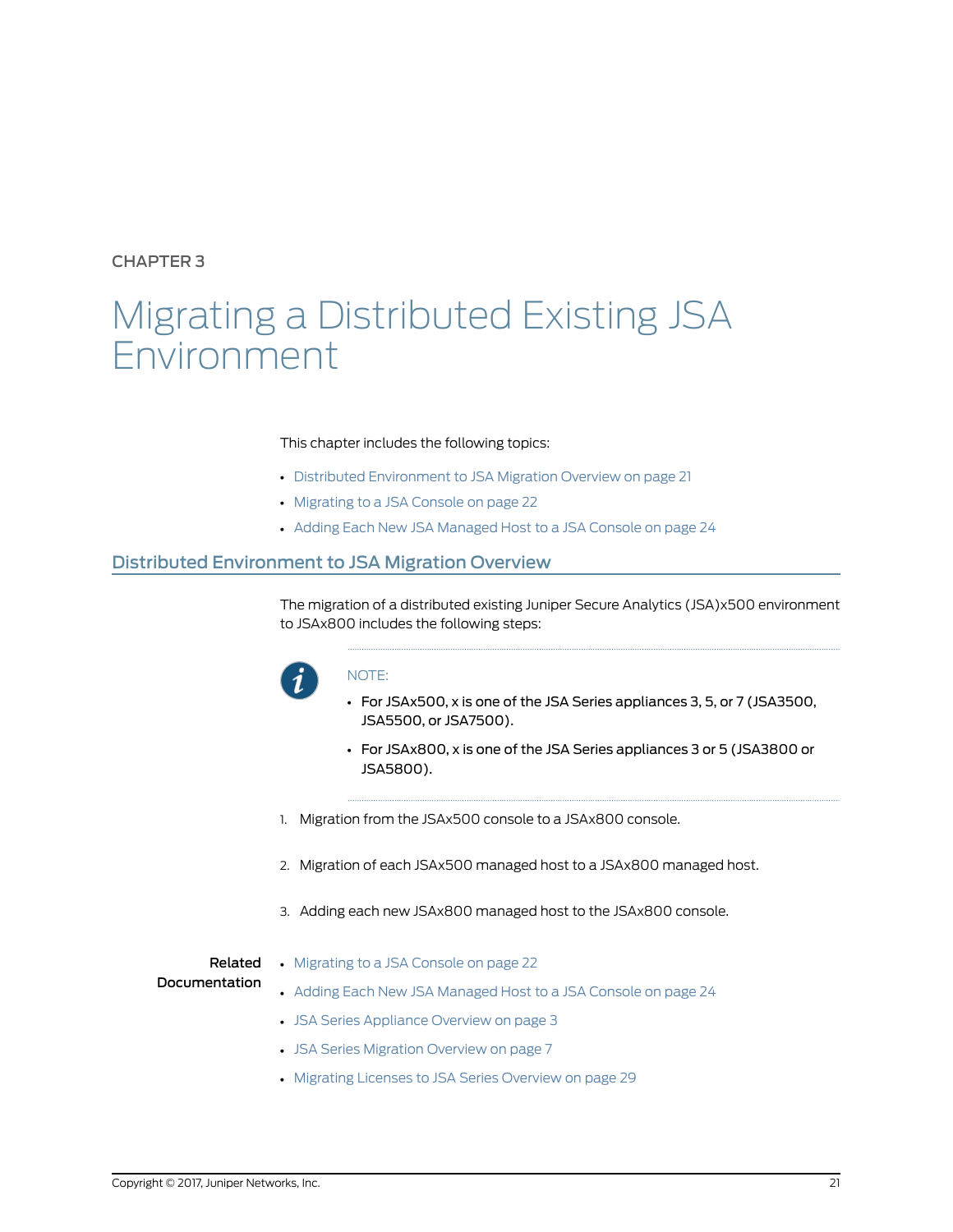# <span id="page-31-0"></span>Migrating to a JSA Console

In a distributed existing Juniper Secure Analytics (JSA) environment, managed hosts (distributed event or flow processors) gather and process event and flow data locally, and feed this information into the JSAx500 console. You do not need to change the JSAx500 distributed setup to prepare for the console migration. However, if any managed hosts have been added to the new Juniper Secure Analytics (JSA) console (which will be restored with the JSAx500 backup), the managed hosts must be removed before the restoration process.



#### NOTE:

- For JSAx500, x is one of the JSA Series appliances 3, 5, or 7 (JSA3500, JSA5500, or JSA7500).
- For JSAx800, x is one of the JSA Series appliances 3 or 5 (JSA3800 or JSA5800).

To migrate the JSAx500 console to a JSAx800 console:

- 1. If the JSA appliance has managed hosts defined:
	- a. On the JSA console, click the Admin tab to launch the Deployment Editor.
	- b. Click the System View tab.
	- c. Right-click each managed host, and select Remove host.



NOTE: The Remove host option is only available when the JSA appliance has a managed host connected to it.

- d. Click OK.
- e. On the Admin tab, select Advanced > Deploy Full Configuration.
- 2. For preparing the console, perform the steps as instructed in the following procedures:
	- a. Pre-Upgrade [Configuration](#page-17-0) Backup Process for a JSAx500 Series Appliance on [page](#page-17-0) 8
	- b. [Upgrading](#page-18-0) an Existing JSA Appliance on page 9
	- c. Backing Up the Existing JSA Appliance [Configuration](#page-20-0) While Running the Common [Image](#page-20-0) on page 11
	- d. Installing a JSA and a Virtual JSA [Appliance](#page-20-1) on page 11
	- e. [Reimaging](#page-22-0) JSA Series to the Common Image Using the Recovery Partition on [page](#page-22-0) 13
	- f. [Copying](#page-24-0) Event and Flow Data to JSA on page 15
- 3. Follow the steps in "Restoring Backup on a JSA [Appliance"](#page-23-0) on page 14.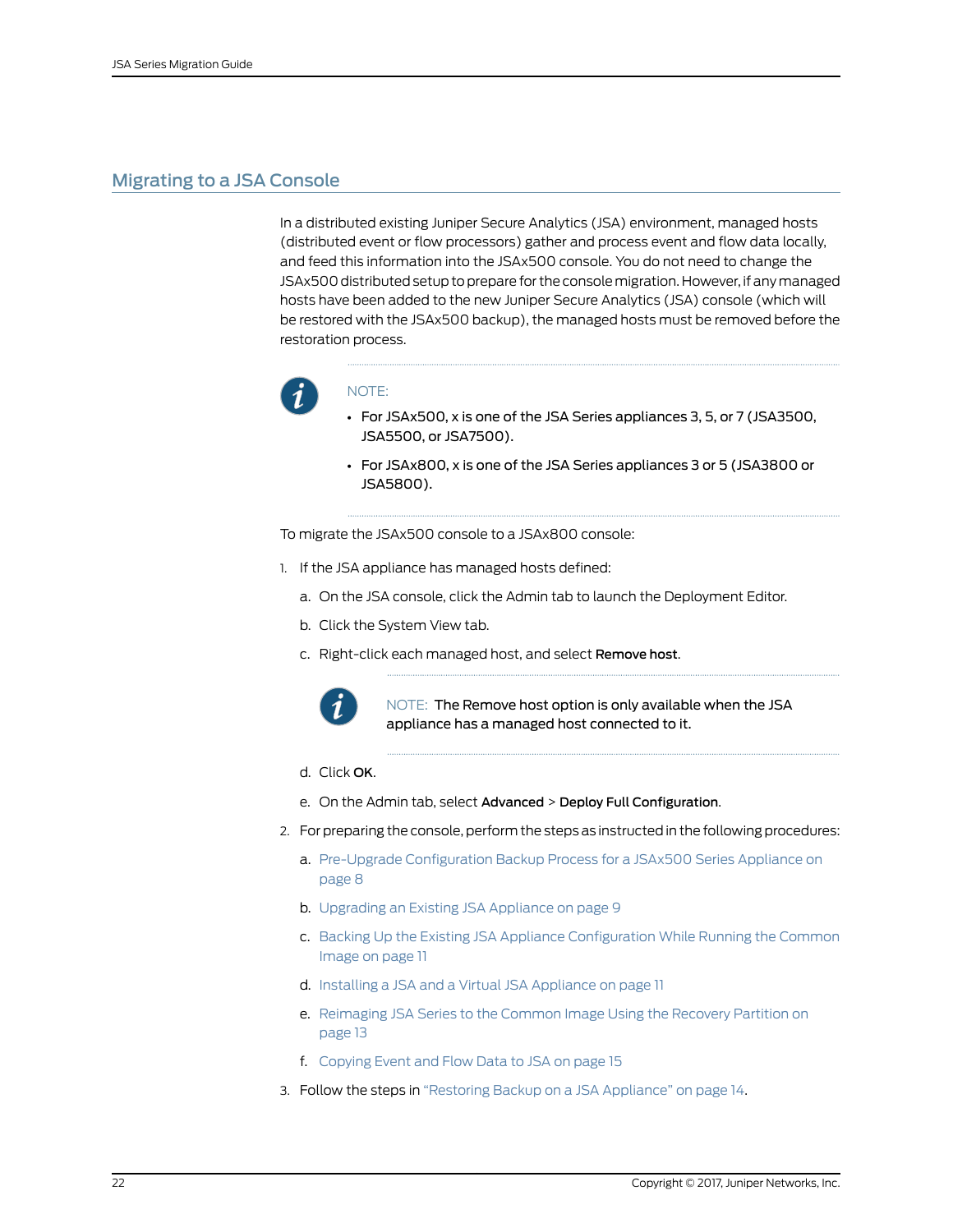To successfully restore the JSAx500 backup, you must select Deploy Full Configuration. You will be prompted to disable iptables on the JSAx500 managed hosts. You can ignore this prompt because the old managed hosts are being replaced with JSAx800 managed hosts.

4. Once the restore process is complete, log in to the new JSA console.

Ignore the error messages on the dashboard if you receive any.



NOTE: Connections to the JSAx500 managed hosts are restored along with the configuration. These connections must be removed before you complete the configuration. Before removing each managed host, make a note of the processes assigned to that managed host. After adding corresponding new managed host, remove default processes added by the new host and then assign the corresponding old processes to the new managed host. These old processes should have a red outline as they are currently unassigned. We recommend you to migrate managed hosts one at a time.

To disconnect each managed host:

- a. On the JSA console, click the Admin tab to launch the Deployment Editor.
- b. Click the System View tab.
- c. Right-click each managed host, and select Remove host.



NOTE: This option is available only when the JSA appliance is connected to a managed host.

- d. Click OK, and then save and close the Deployment Editor.
- e. On the Admin tab, select Advanced > Deploy Full Configuration.
- 6. Follow the steps in "Running Automatic Updates on the JSA [Appliance"](#page-25-0) on page 16 to complete the configuration of the new JSA console.

#### Related **Documentation**

- Adding Each New JSA [Managed](#page-33-0) Host to a JSA Console on page 24
- Distributed [Environment](#page-30-1) to JSA Migration Overview on page 21
- JSA Series [Appliance](#page-12-1) Overview on page 3
- JSA Series [Migration](#page-16-1) Overview on page 7
- Migrating Licenses to JSA Series [Overview](#page-38-1) on page 29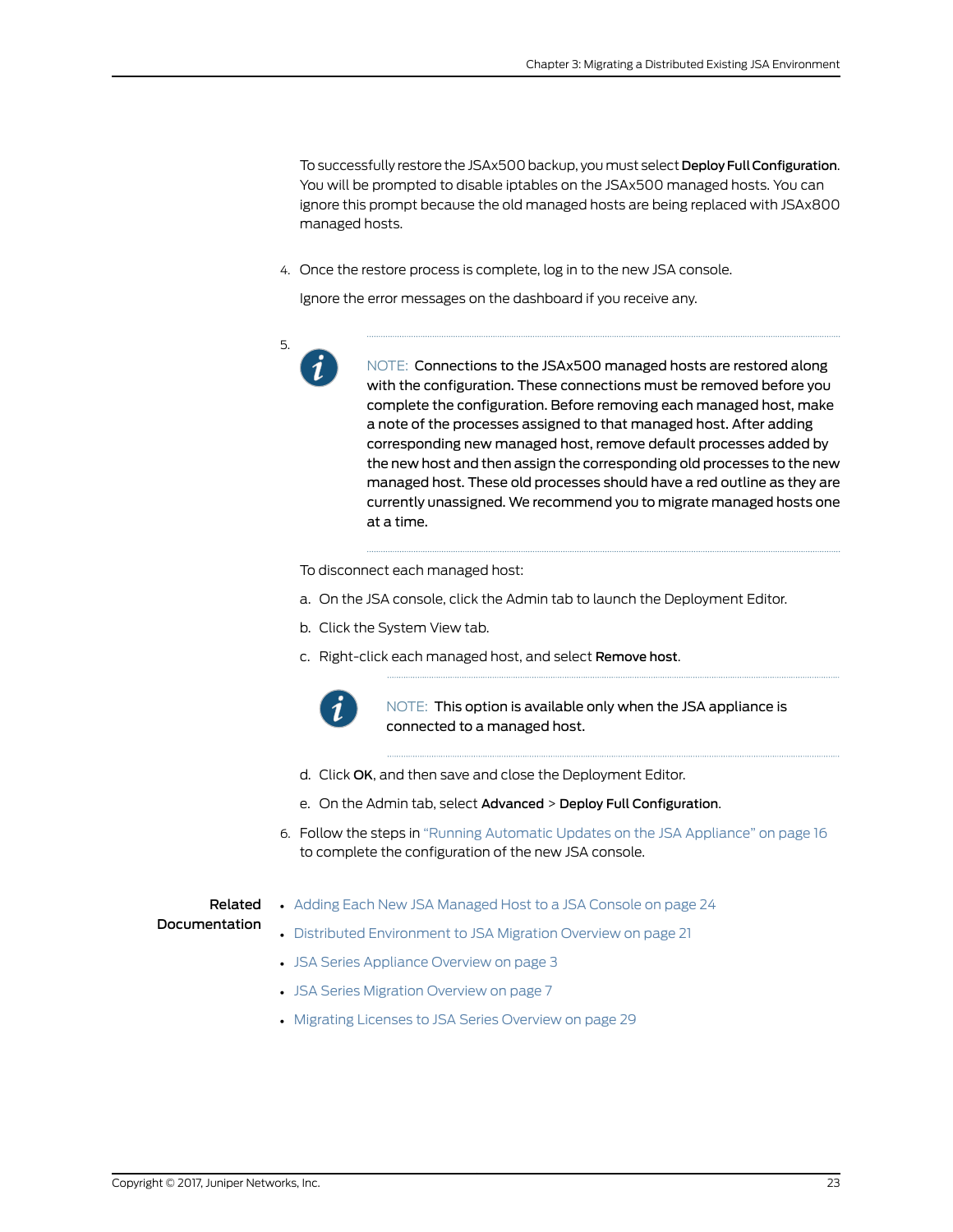# <span id="page-33-0"></span>Adding Each New JSA Managed Host to a JSA Console

After the successful migration of JSAx500 console to JSAx800, you can connect the managed hosts to the new JSAx800 console.



#### NOTE:

- For JSAx500, x is one of the JSA Series appliances 3, 5, or 7 (JSA3500, JSA5500, or JSA7500).
- For JSAx800, x is one of the JSA Series appliances 3 or 5 (JSA3800 or JSA5800).

To add the JSA managed hosts to the JSA console:

- 1. On the JSA console, click the Admin tab to launch the Deployment Editor.
- 2. Click the System View tab.
- 3. From the menu, select Actions > Add a Managed Host.
- 4. Click Next.
- 5. Enter the values for the following parameters:
	- Enter the IP of the server or appliance to add—Type the IP address of the host you want to add to your system view.
	- Enter the root password of the host—Type the root password for the host.
	- Confirm the root password of the host—Type the password again.
	- Host is NATed—Select the check box to use an existing Network Address Translation (NAT) on this managed host.
	- Enable Encryption—Select the check box to create an SSH encryption tunnel for the managed host.
	- Enable Compression—Select the check box to enable data compression to the managed hosts.
- 6. Click Next.
- 7. If you select the Host is NATed check box, the Configure NAT Settings page is displayed. Otherwise, continue to Step [9.](#page-34-0)
- 8. To configure NAT settings, enter the values for the following parameters: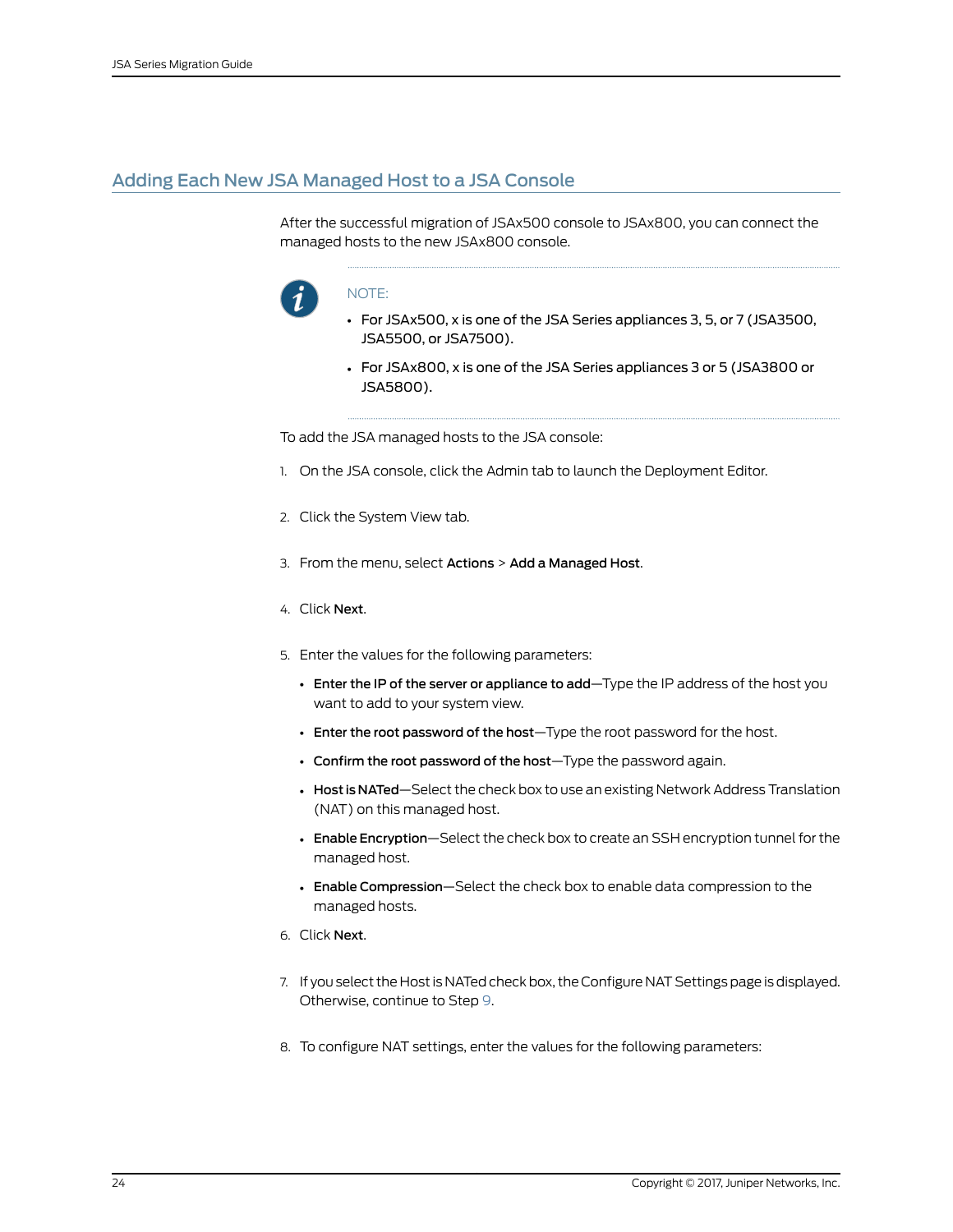- a. Enter public IP of the server or appliance to add—Type the public IP address of the managed host. The managed host uses this IP address to communicate with other managed hosts in different networks using NAT.
- b. Select NATed network—From the list box, select the network you want this managed host to use:
	- a. If the managed host is on the same subnet as the console, select the console of the NATed network.
	- b. If the managed host is not on the same subnet as the console, select the managed host of the NATed network.
	- c. Click Next.
	- d. Click Finish.
- <span id="page-34-0"></span>9. Click Finish.
- 10. After adding corresponding new managed host, remove default processes added by the new host and then assign the corresponding old processes to the new managed host. These old processes should have a red outline as they are currently unassigned.
- 11. From the menu, select File > Save and Close.
- 12. On the Admin tab, select Advanced > Deploy Full Configuration.

• Distributed [Environment](#page-30-1) to JSA Migration Overview on page 21

#### Related Documentation

- [Migrating](#page-31-0) to a JSA Console on page 22
- Migrating Licenses to JSA Series [Overview](#page-38-1) on page 29
- JSA Series [Appliance](#page-12-1) Overview on page 3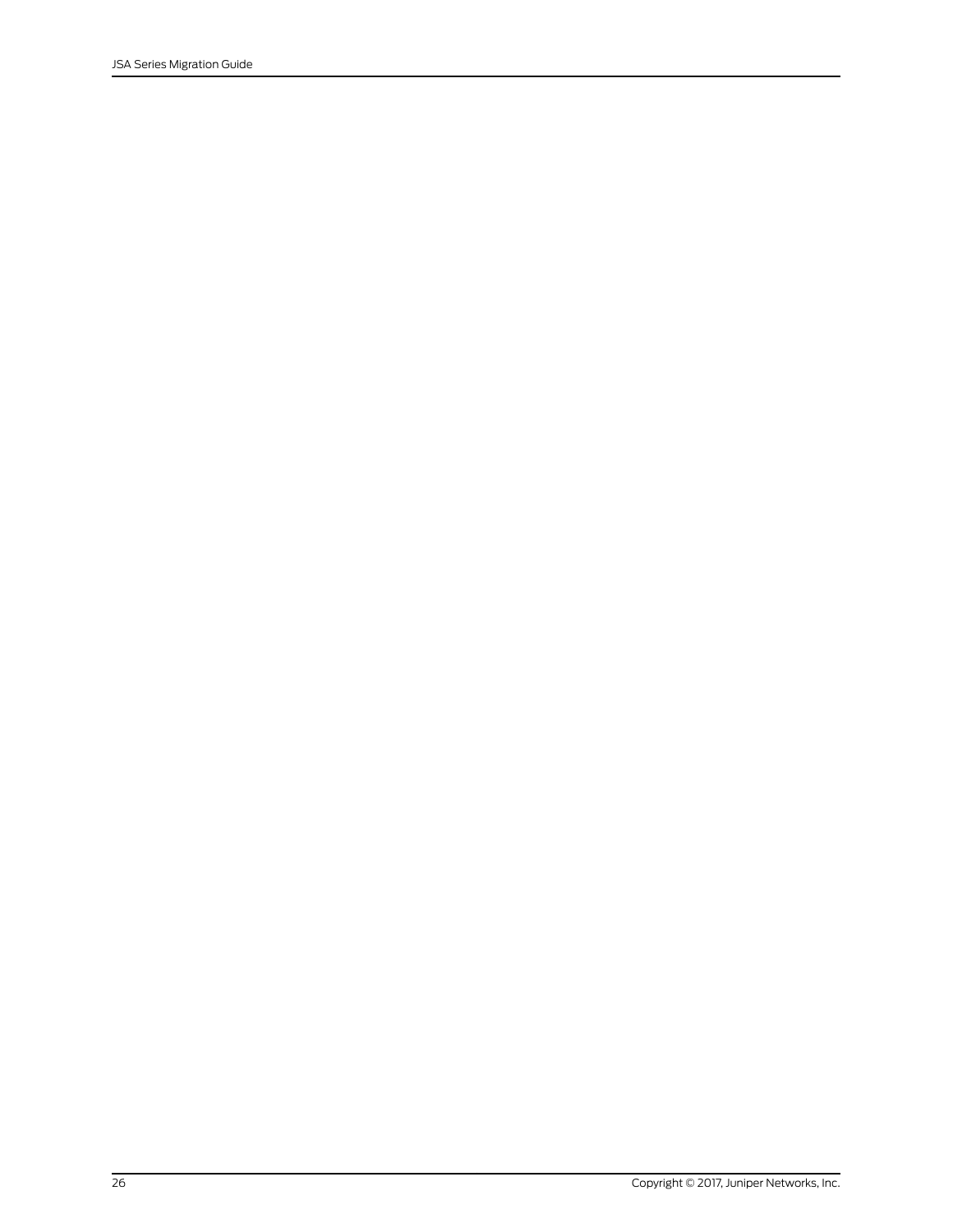<span id="page-36-0"></span>PART 3

# JSA Series License Migration

This chapter includes the following topics:

• [Migrating](#page-38-0) Licenses to JSA Series on [page](#page-38-0) 29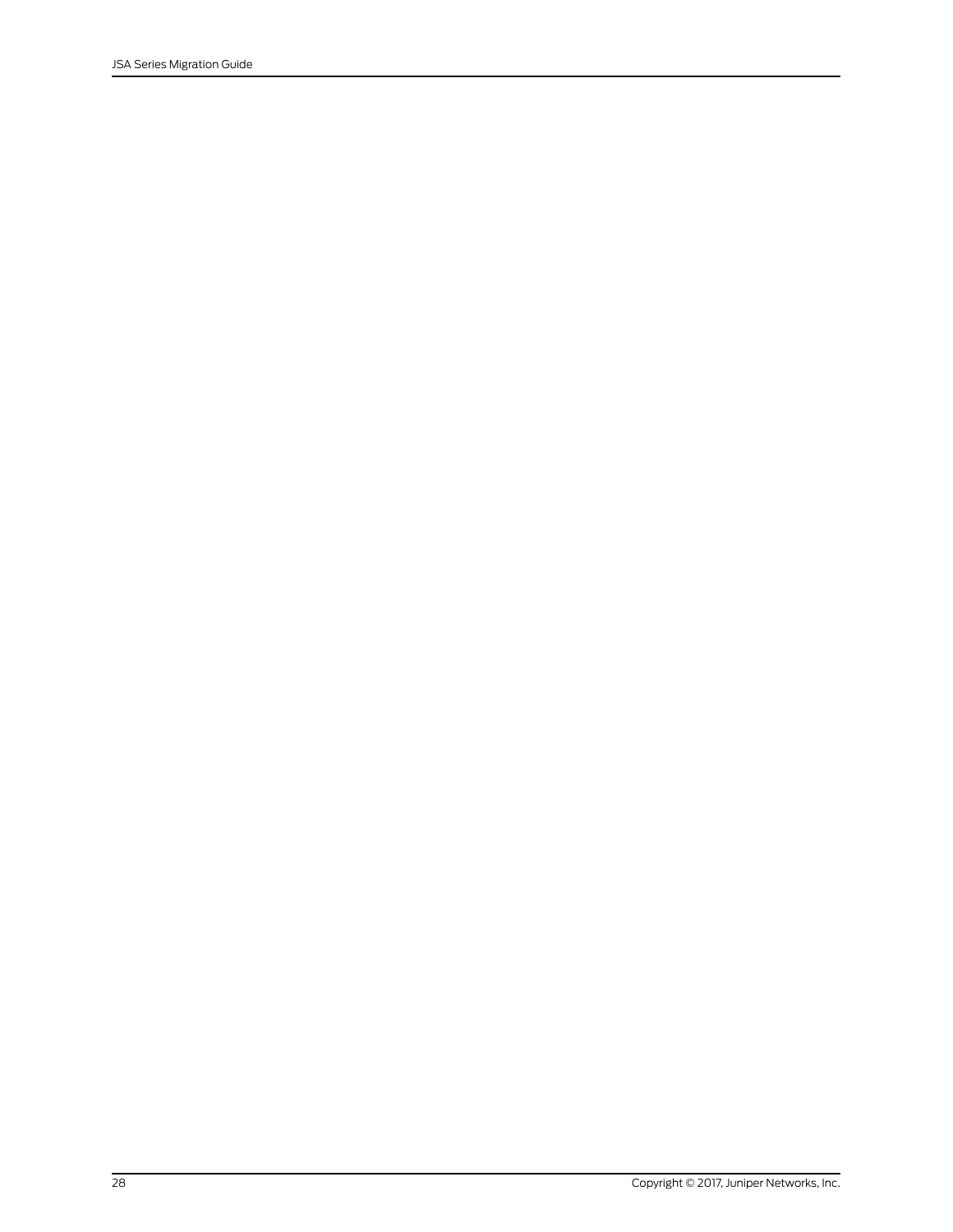### <span id="page-38-0"></span>CHAPTER 4

# Migrating Licenses to JSA Series

- Migrating Licenses to JSA Series [Overview](#page-38-1) on [page](#page-38-1) 29
- Obtaining the Serial Number of a JSA Series [Appliance](#page-39-0) on [page](#page-39-0) 30
- JSA Series License Migration [Assistance](#page-39-1) on [page](#page-39-1) 30

#### <span id="page-38-1"></span>Migrating Licenses to JSA Series Overview

Juniper Networks supports the migration of licenses from existing JSAx500 Series to the JSAx800 Series appliances.



#### NOTE:

- For JSAx500, x is one of the JSA Series appliances 3, 5, or 7 (JSA3500, JSA5500, or JSA7500).
- For JSAx800, x is one of the JSA Series appliances 3 or 5 (JSA3800 or JSA5800).

To migrate an existing Juniper Secure Analytics (JSAx500) licenses to JSAx800, you need to access License [Management](https://www.juniper.net/lcrs/license.do) System (LMS) or access LMS through the Juniper Customer Support Center (CSC). For more information, see "JSA Series License [Migration](#page-39-1) [Assistance"](#page-39-1) on page 30.

Juniper Networks also supports the migration of licenses from the JSAx500 Series to the JSA virtual appliances. To migrate from the JSAx500 Series to the JSA virtual appliances, you need to purchase the virtual appliance license.

#### Related Documentation

- Obtaining the Serial Number of a JSA Series [Appliance](#page-39-0) on page 30
- JSA Series License Migration [Assistance](#page-39-1) on page 30
- JSA Series [Appliance](#page-12-1) Overview on page 3
- JSA Series [Migration](#page-16-1) Overview on page 7
- [Configuration](#page-13-0) and Data Features for JSA Migration on page 4
- Distributed [Environment](#page-30-1) to JSA Migration Overview on page 21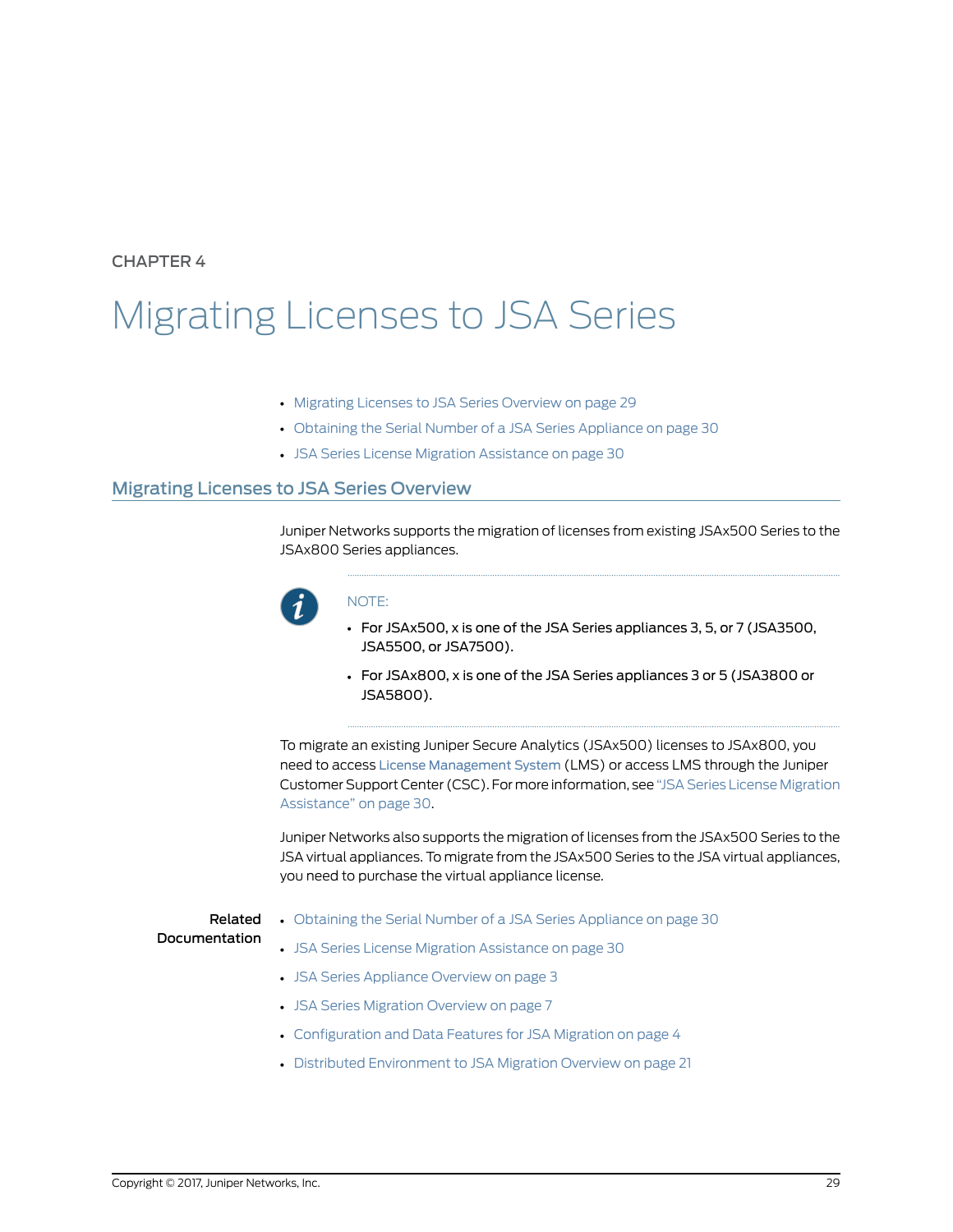# <span id="page-39-0"></span>Obtaining the Serial Number of a JSA Series Appliance

The serial number for a JSA appliance is a 16-digit number, for example, 0249032008000081. You can locate the serial number label on the back of the appliance.



#### NOTE:

- For JSAx500, x is one of the JSA Series appliances 3, 5, or 7 (JSA3500, JSA5500, or JSA7500).
- For JSAx800, x is one of the JSA Series appliances 3 or 5 (JSA3800 or JSA5800).

To obtain the serial number of an JSAx500 or a JSA appliance remotely:

- 1. Using SSH, log in to your JSA appliance as the root user.
- 2. Run the following dmidecode command to retrieve the serial number of the appliance: # dmidecode -s system-serial-number

# Related Documentation

- Migrating Licenses to JSA Series [Overview](#page-38-1) on page 29
- JSA Series License Migration [Assistance](#page-39-1) on page 30
	- JSA Series [Appliance](#page-12-1) Overview on page 3
	- JSA Series [Migration](#page-16-1) Overview on page 7
	- Distributed [Environment](#page-30-1) to JSA Migration Overview on page 21

#### <span id="page-39-1"></span>JSA Series License Migration Assistance

If you need assistance while migrating a JSA appliance, open a support case using the Case Manager link at <http://www.juniper.net/support/>, or call 1-888-314-JTAC (within the United States) or 1-408-745-9500 (from outside the United States).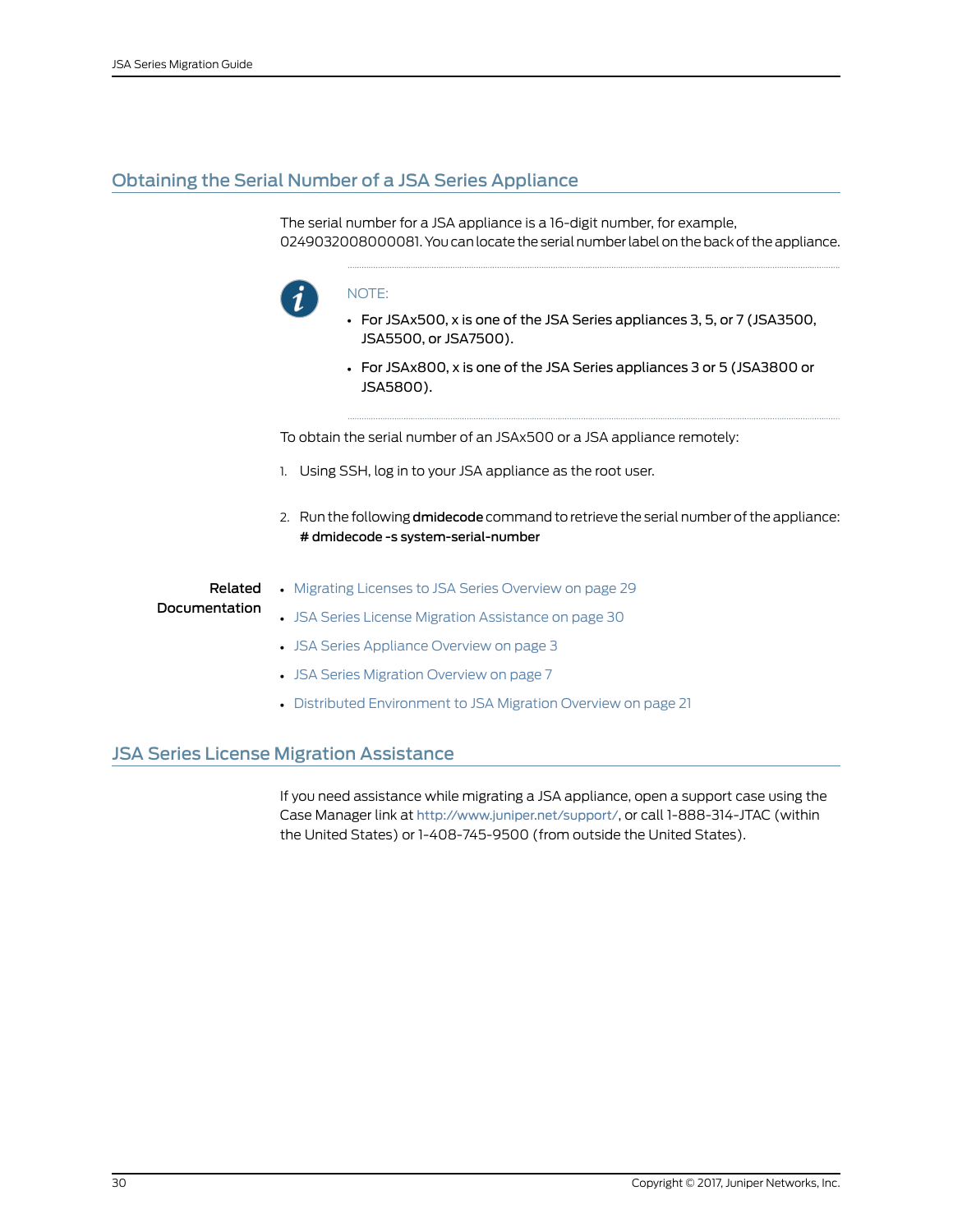To migrate an existing Juniper Secure Analytics (JSAx500) licenses to JSAx800:



#### NOTE:

- For JSAx500, x is one of the JSA Series appliances 3, 5, or 7 (JSA3500, JSA5500, or JSA7500).
- For JSAx800, x is one of the JSA Series appliances 3 or 5 (JSA3800 or JSA5800).
- 1. Go to License Management System (LMS) or access LMS through the Juniper Customer Support Center (CSC).
- 2. Log in to LMS with your username and password.
- 3. Under Generate Licenses, select Secure Analytics (STRM) from the list and then click GO.
- 4. Select Secure Analytics (STRM) Appliance and then click Continue.
- 5. To transfer unlocking keys to a JSA appliance:
	- a. Click Transfer unlocking keys to Secure Analytics devices.
	- b. Enter the serial number of the JSAx500 appliance in Transfer From Serial Number and the serial number of the JSA appliance in Transfer To Serial Number.

After the availability of the software licenses to transfer is confirmed, LMS starts transferring the license and generates new unlocking keys.

- c. Go to Step [7.](#page-40-0)
- 6. To transfer unlocking keys to the multiple JSA appliances:
	- a. Click Transfer unlocking keys to Secure Analytics devices.
	- b. Click Transfer unlocking keys to multiple Secure Analytics devices to transfer license keys from multiple JSAx500 appliances to JSA appliances, and then follow the instructions provided on the page.

<span id="page-40-0"></span>LMS initiates the license transfer in the background. Once the license transfer is complete, you will receive an e-mail notification.

- 7. Click Review.
- 8. Click Continue.